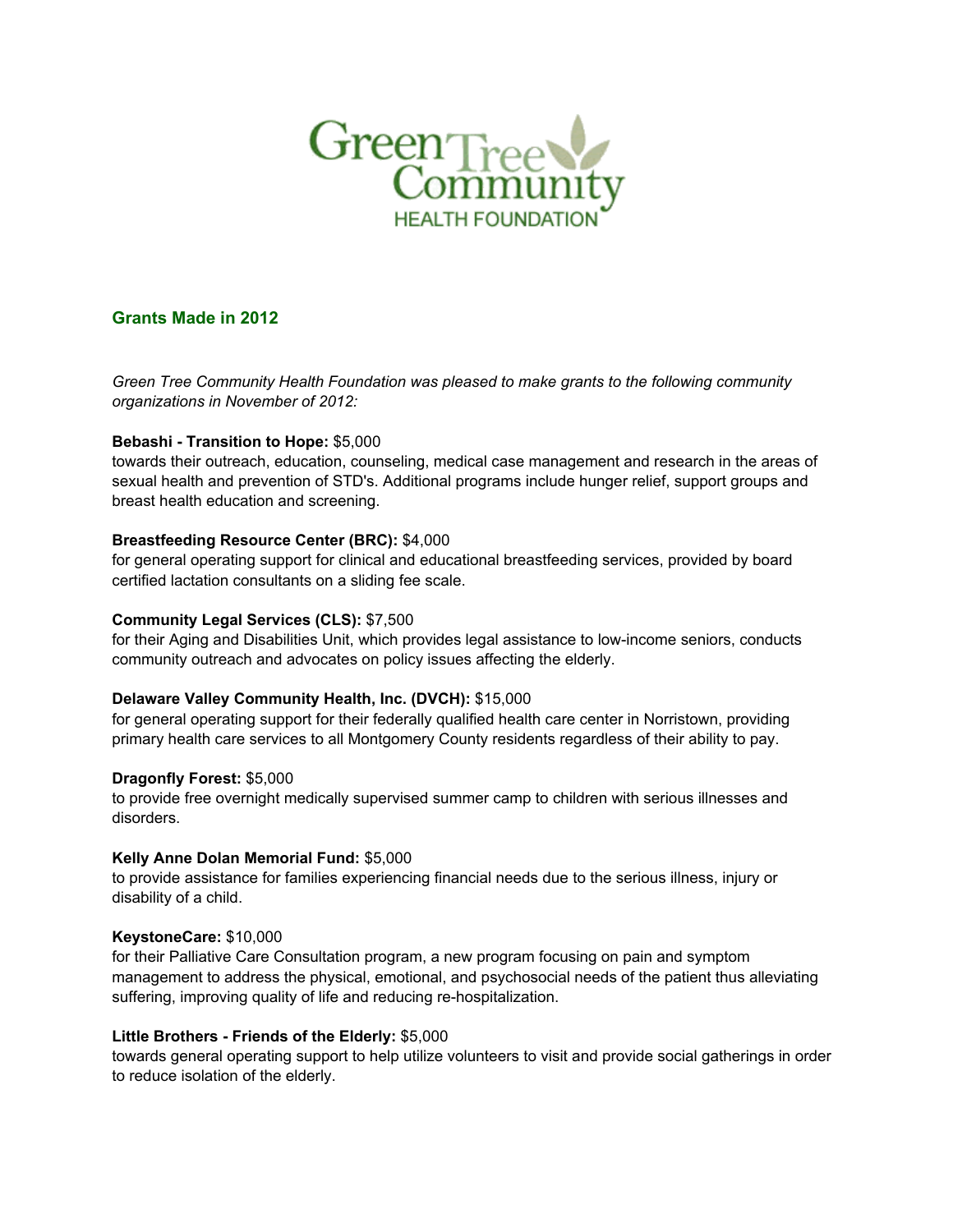#### **Montgomery Child Advocacy Project:** \$5,000

for general operating support to provide free legal representation to abused and neglected children.

#### **Philadelphia Children's Alliance:** \$5,000

for general operating support to conduct forensic interviews and provide supportive services to child abuse victims.

#### **SeniorLAW Center:** \$7,500

for general operating support, providing free legal assistance, community education and outreach, referrals to seniors. The proposal also includes a "Life Planning" clinic to be held at a local community or senior center.

## **Temple's Time Out Respite Program:** \$7,500

to support their Time Out Respite program which matches college and/or graduate school students with seniors, providing low-cost in home respite care.

## **Youth Service, Inc.:** \$5,000

towards supporting the Sally Watson Crisis Nursery in Germantown, providing emergency respite care for pre-school age children.

*Green Tree Community Health Foundation was pleased to make grants to the following community organizations in September of 2012:*

## **Center for Advocacy for the Rights and Interests of the Elderly (CARIE)**: \$7,500

towards their CARIE Line, a free telephone information, counseling, and problem-solving services for older adults and their caregivers.

#### **Chestnut Hill Center for Enrichment**: \$2,000

to underwrite scholarships for seniors to attend the center's workshops and classes.

#### **Concern for Health Options: Information, Care and Education (C.H.O.I.C.E.)**: \$5,000

for general operating support for their efforts to increase access to reproductive and maternal child health services and to provide sexual and reproductive health education to the under/uninsured.

#### **Cradles to Crayons**: \$2,500

for their Emergency KidPacks program, supplying a week's worth of essential items, customized for the child in need.

#### **Face to Face**: \$10,000

towards programmatic support for their nurse-managed health center providing free services to approximately 360 individuals a year.

#### **Healthy NewsWorks**: \$7,500

for general operating support of their program which promotes health education and literacy through student-produced media.

#### **North Light Community Center**: \$10,000

for general operating support. The center serves 3,000 people a year through its various programs for at-risk children and their families in Roxborough.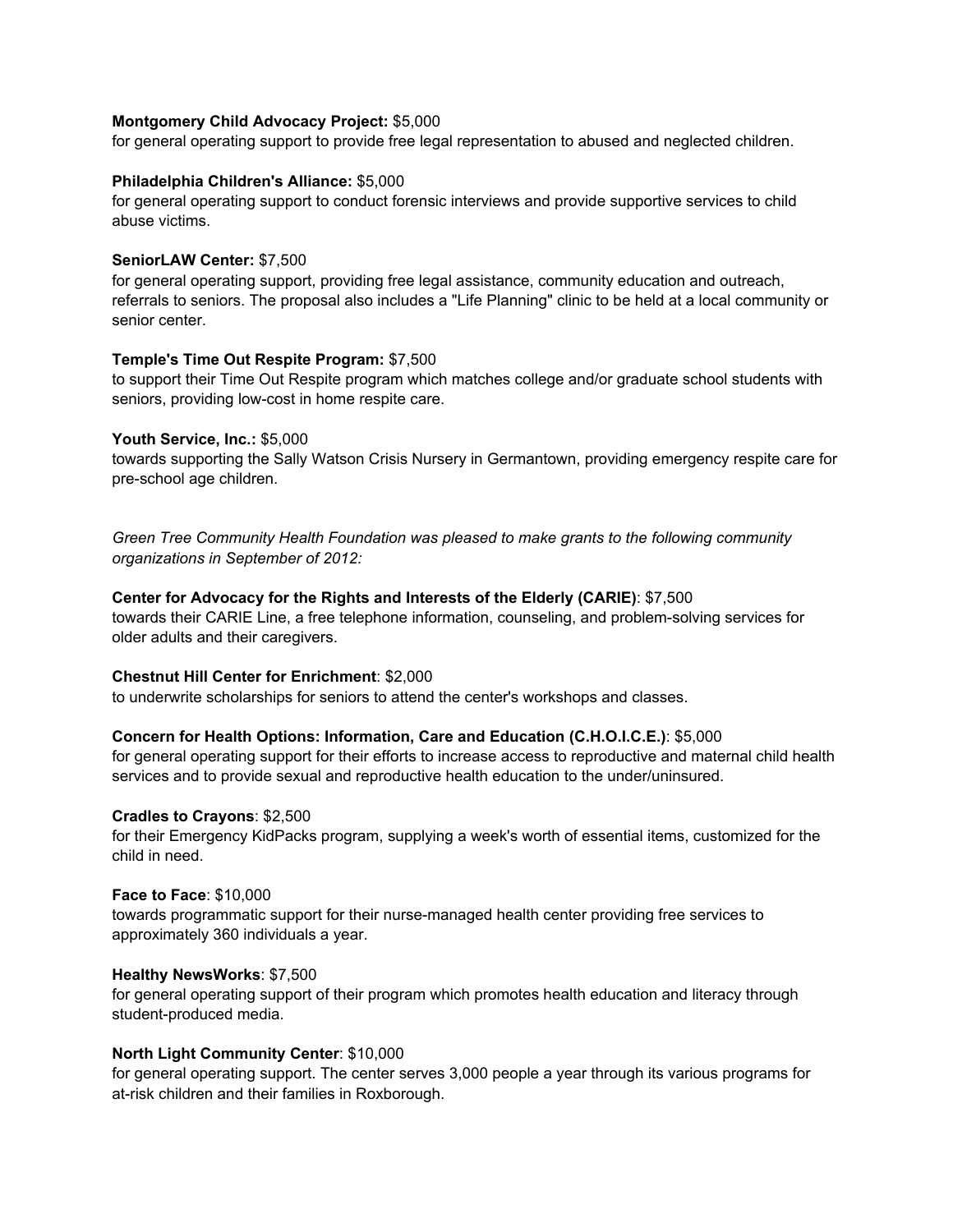## **Northwest Philadelphia Interfaith Hospitality Network (NPIHN)**: \$7,500

towards services to graduates of and families in their shelter program.

#### **RSVP of Montgomery County:** \$5,000

for their Eldercare Services, including Help on Call, Eldercare visiting, and Apprise counseling.

#### **Squash Smarts**: \$5,000

for general operating support. Their program combines squash with academic tutoring and mentoring to help disadvantaged, urban youth develop self-esteem and discipline with the goal of getting students through middle school, high school and then college.

## **St. Catherine Laboure Medical Clinic**: \$20,000

for general operating support, providing comprehensive primary medical care to uninsured adults.

## **Students Run Philly Style:** \$5,000

for general operating support towards their program promoting healthy behaviors to at-risk youth through long-distance running, training, connecting children with adult mentors to set academic and personal goals.

## **Supportive Older Women's Network (SOWN)**: \$2,500

towards their "*Supporting Older Women in Our Community*" program which aims to lessen isolation of older women through support groups, counseling and case management.

#### **Whosoever Gospel Mission**: \$5,000

for general operating support for their 51-bed mission serving homeless men in Germantown.

*Green Tree Community Health Foundation was pleased to make grants to the following community organizations in May of 2012:*

# **Bridging the Gaps -** \$5,000

Providing health-related services in economically disadvantaged communities with the training of future health and social service professionals.

#### **Center in the Park -** \$20,000

General operating support for their Senior Center in Germantown. Providing various arts and humanities programs, health and wellness education, exercise and fitness programming, volunteerism, case management, and social services and housing support.

#### **Centro Nueva Creacion -** \$5,000

Serving 5-12 year old children in Fairhill, a largely Latino neighborhood in North Philadelphia for its 2012 summer camp program called Healthy People, serving 50 children over the 6 weeks.

#### **DePaul USA -** \$5,000

Provides housing and supportive services to homeless men in Germantown. Their program has a holistic approach, meeting the residents' physical and mental health needs while providing job skill development and employment linkages.

#### **Inter-Faith Housing Alliance -** \$10,000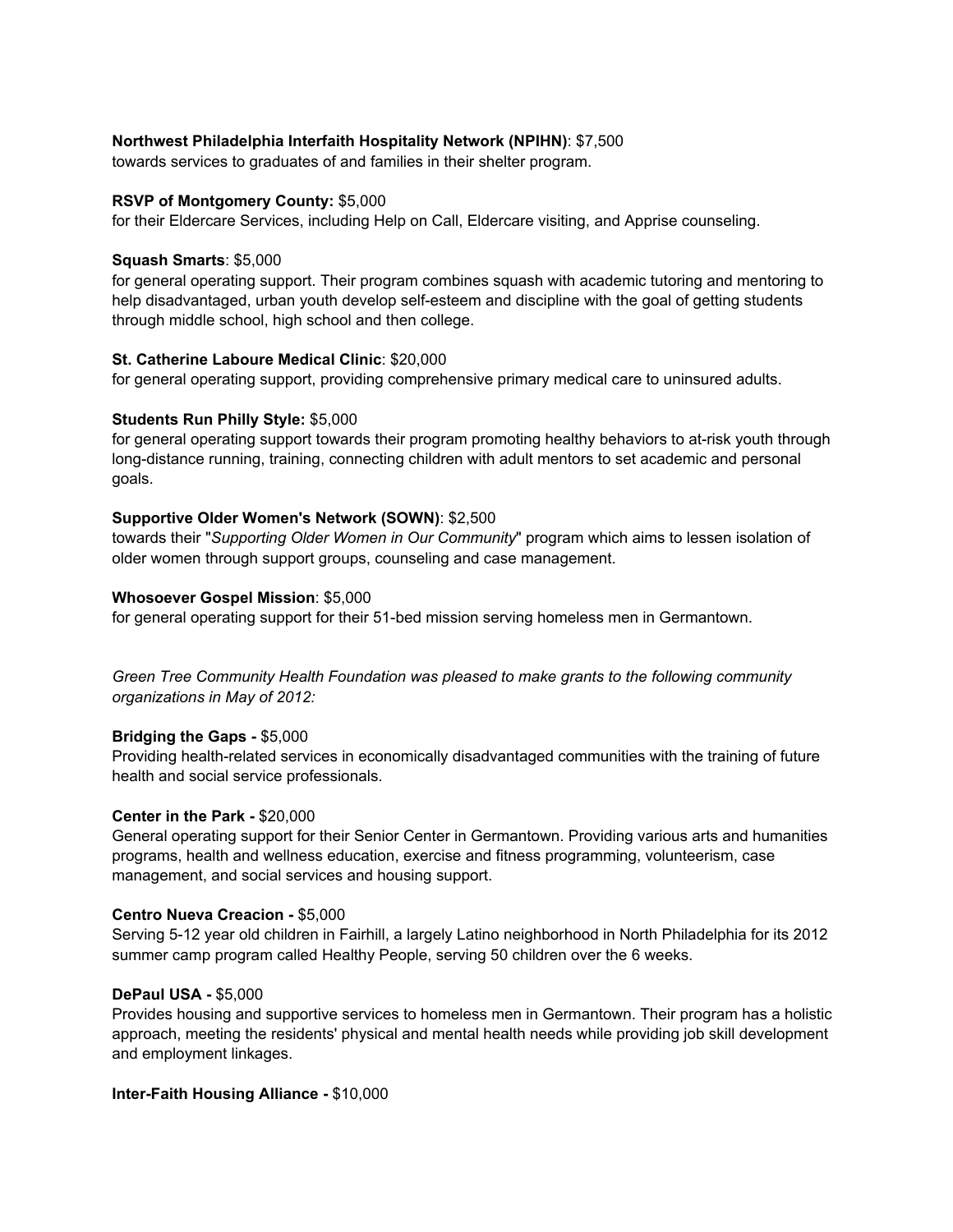Provides housing and supportive services to homeless adults and their children through their emergency shelter and transitional housing programs. Families receive case management, therapeutic counseling, budgeting classes, and life skills training. Emergency shelters are provided for up to one month's time. Transitional housing is provided for up to two years at Hope Gardens apartment building in Ambler.

#### **Journey's Way -** \$10,000

General operating support for Journey's Way: Resources and Programs for People 55+ in Northwest Philadelphia. The program includes a senior center with a variety of health-related presentations, screenings, exercise and educational programming; adult day services; geriatric mental health programming; housing counseling; benefits and entitlement counseling; assistance with home repair; homebound visitation.

#### **Laurel House -** \$10,000

The only comprehensive domestic violence agency in Montgomery County. Their work includes a hotline, shelter, and advocacy efforts. Up to 27 people can be accommodated in the Laurel House shelter at one time. Families can remain for 30 days. An additional 12 families can reside in the organization's transitional housing.

#### **Legal Aid of Southeastern PA -** \$5,000

Provides free legal representation to low-income, older adults and frail elderly in Montgomery County, as well as community education programs and a telephone helpline. Approximately 35% of Legal Aid's caseload resides in our service area. This request is for their services to older adults and frail elderly.

#### **MANNA -** \$5,000

Metropolitan Area Neighborhood Nutrition Alliance (MANNA) provides medically appropriate meals, free of charge, to people at risk from life-threatening and chronic illnesses. Registered dietitians assess and counsel clients as well as lead workshops open to the public and healthcare professionals.

#### **Mission Kids -** \$7,500

General operating support for its program in assisting child victims of abuse through forensic videotaped interviews, thereby protecting the child from multiple interviews and court appearances.

#### **Starfinder Foundation -** \$5,000

To expand their Soccer Girls Rule program at Jay Cooke Elementary School in the Logan section of Philadelphia, targeting 3<sup>rd</sup> and 4<sup>th</sup> grade girls. There are currently 35 girls in the program, meeting twice a week for two hours. The program is designed to address the social, personal and physical issues that inhibit urban girls' interest and participation in sports and wellness activities.

#### **Why Not Prosper -** \$3,500

Providing counseling and referrals for victims of domestic abuse who were returning from incarceration at its transitional home site in Germantown.

*Green Tree Community Health Foundation was pleased to make grants to the following community organizations in February of 2012:*

#### **BCS YES! Youth Empowered to Succeed -** \$2,000

Support for their Health, Fitness and Nutrition program for residents of the School House Lane Group Home for Girls. Providing Nutrition education, fitness activities and encouraging participation in organized school and community sports.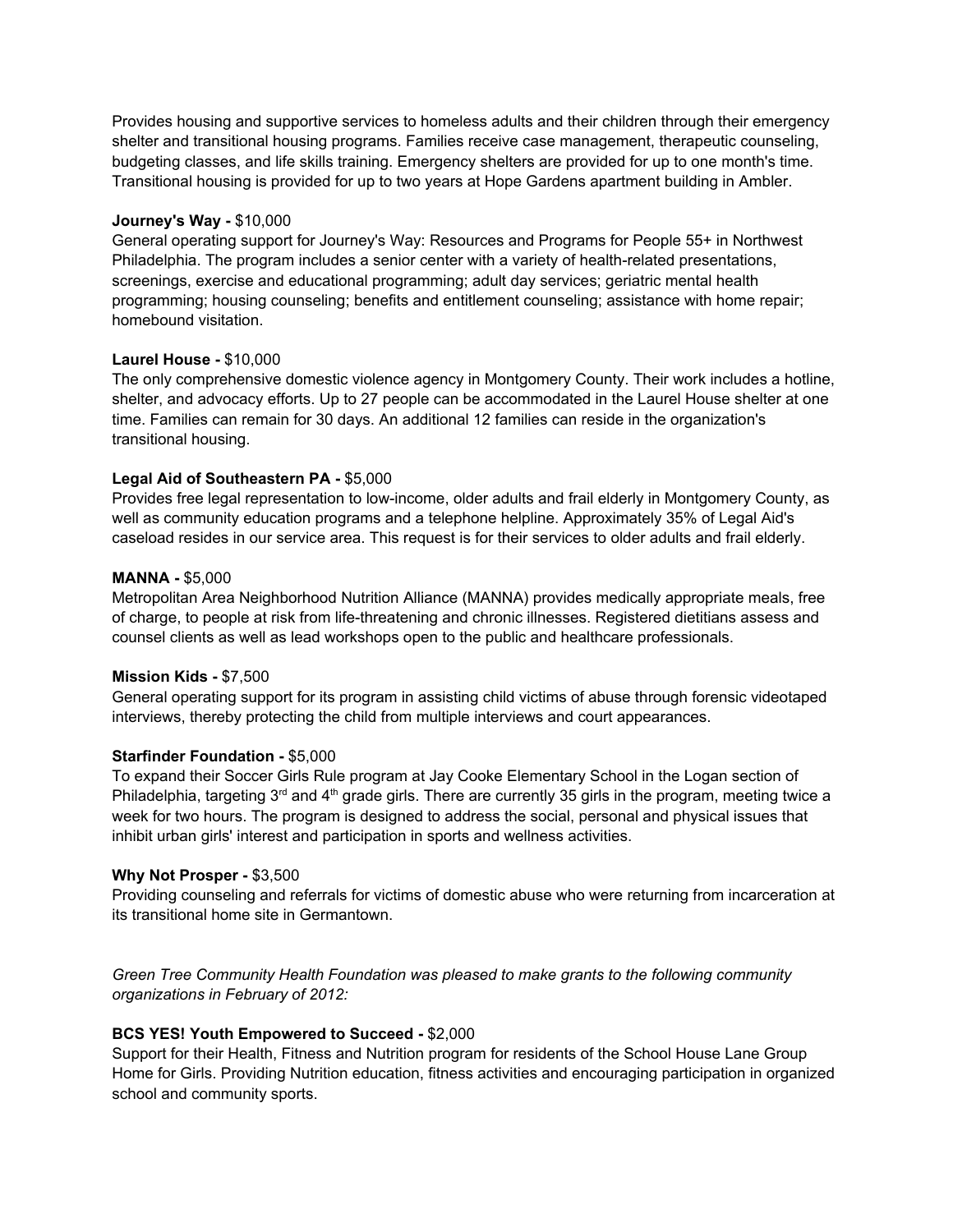#### **Gearing Up -** \$5,000

General operating support to help expand and strengthen their program that uses cycling to help women in recovery and/or transition to improve their physical and emotional health.

## **Maternity Care Coalition (MCC) -** \$17,500

To support the Northwest MOMobile program doing community based outreach and home visiting to ensure families are well educated in maternal and child health while helping the family's access health care, benefits and social services.

## **My Place Germantown -** \$7,500

Provides housing with on-site social service and medical support for disabled, formerly homeless men. Their program is run out of a former convent, converted into 12 efficiency apartments in Germantown.

## **Penn Asian Senior Services, Inc. -** \$2,000

Support to improve their outreach activities and homecare services to Cambodian, Korean, Chinese, and Vietnamese communities by making the hours of their Cambodian and Chinese Community Coordinators full-time.

## **Philadelphia Society for the Preservation of Landmarks -** \$3,000

A Childs Garden of Exercises at Grumblethorpe, a spin-off of their You are What You Eat program which we helped support in 2010. Grumblethorpe partners with 3 schools in Germantown, working with children from Kindergarten through 6th grade. This request would fund 30 exercise workshop classes, emphasizing healthy eating habits accompanied by a pattern of daily exercise. Approximately 900 students would be reached.

# **Public Citizens for Children & Youth (PCCY) -** \$15,000

General operating support. PCCY advocates at the city, state and federal levels to improve policies to protect and support children. Their work stretches through the early child care system, the educational system, healthcare, juvenile justice system.

#### **Valley Youth House -** \$7,500

Provides prevention and intervention services, shelter, counseling, life skills, and behavioral health services to abused, neglected, and homeless youth. Their proposal requests funding to underwrite the cost of mental health counseling for 12 youth ages 18-19 who have been emancipated from foster care, participating in Housing 101 in Norristown.

# **VNA Community Services, Inc. -** \$25,000

Providing at-risk children the opportunity to have disease prevention, health promotion, follow-up and parenting education services. VNA provides uninsured and under-insured children in Montgomery County with consistent quality primary care services in its nurse-managed centers.

#### **Women's Medical Fund -** \$10,000

General operating support for this agency which provides assistance to low income women in need of abortion services in a safe medical environment.

**Grants Made in 2011**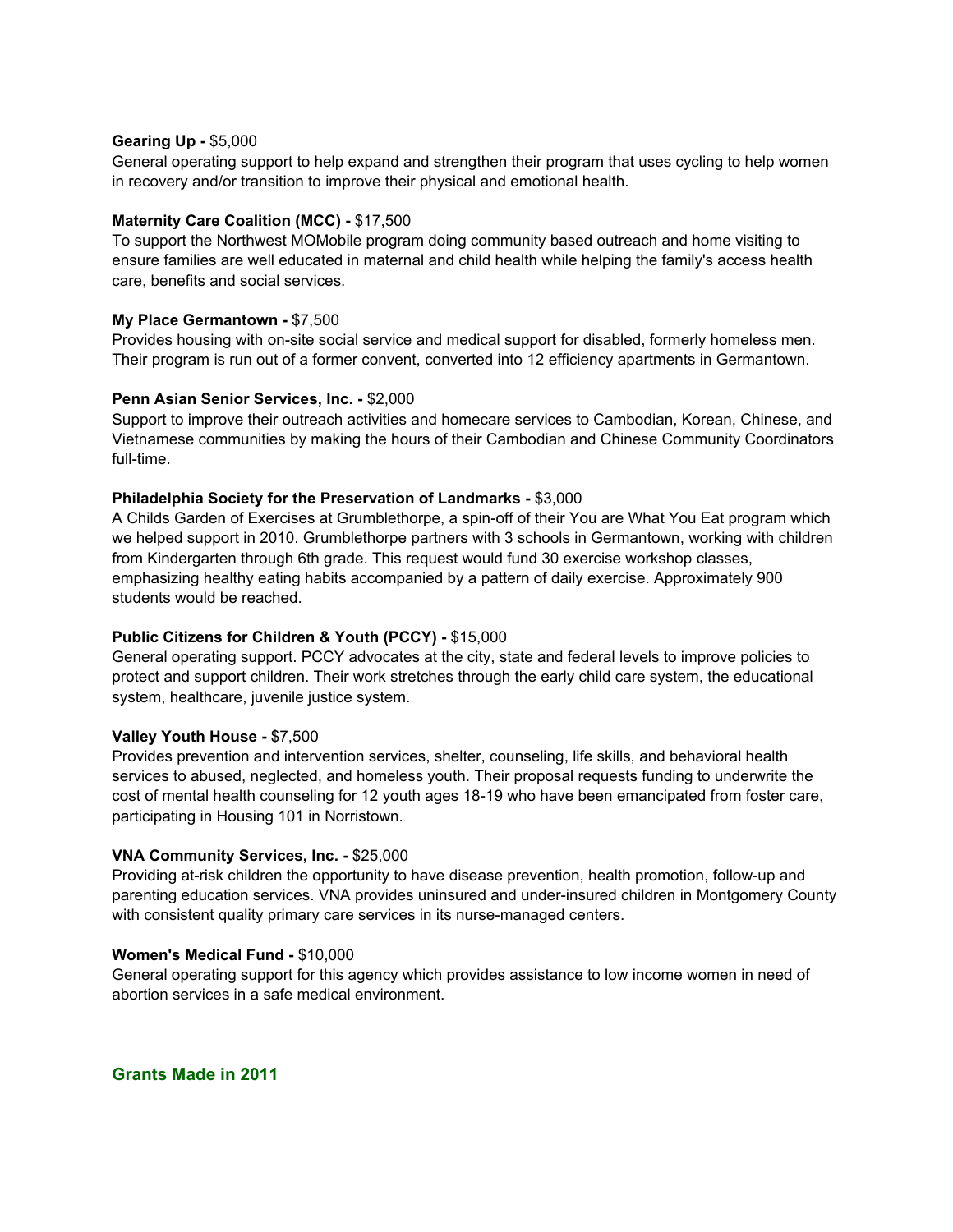*Green Tree Community Health Foundation was pleased to make grants to the following community organizations in November of 2011:*

#### **Bebashi - Transition to Hope:** \$5,000

supporting their work to reduce the spread of sexually transmitted infections; provide assistance for those living with HIV/AIDS; and education and referrals for breast health exams.

## **Breastfeeding Resource Center (BRC):** \$5,000

towards general operating support. The BRC provides education for healthcare professionals, parenting classes, and lactation consultation services. It also offers support groups and one on one consultation on a sliding fee scale.

#### **Chestnut Hill Meals on Wheels:** \$5,000

towards meals provided at no cost to low income homebound elderly in Northwest Philadelphia and Eastern Montgomery County.

## **Family Services of Montgomery County:** \$10,000

for project HEARTH (Helping Elderly Adults Remain in Their Homes), serving the elderly in our service areas.

## **Kelly Anne Dolan Memorial Fund:** \$5,000

to help provide financial assistance to families living in Northwest Philadelphia and Eastern Montgomery County who are caring for seriously ill, injured or disabled children.

#### **Keystone Hospice:** \$10,000

towards general operating support. Keystone Hospice provides hospice services to medically indigent or underinsured individuals in their homes and provides 24/7 care at Keystone Hospice for inpatient care when necessary.

#### **LaSalle Neighborhood Nursing Center at LaSalle University:** \$15,085

towards expanding their health promotion services to mature adults living in Germantown, Logan, Olney and West Oak Lane. Services provided are health education, screenings for timely follow-up, interventions that help individuals and families navigate medical and other health resources in their community.

#### **Montgomery County Advocacy Project (MCAP):** \$10,000

towards general operating support. MCAP provides legal advocates for abused and neglected children as they navigate through the legal system. They also provide prevention education in the community.

#### **Temple's Time Out Respite Program:** \$10,000

for their low-cost resource for in-home respite care for families caring for elderly relatives in Philadelphia. College students are trained and matched to provide caring companionship, mental stimulation and assistance with activities of daily living.

#### **Victim Services Center of Montgomery County:** \$10,000

for general operating expenses. Victim Services of Montgomery County provide services for children and families that have experienced violence. Programs include risk reduction and safety Education programs to the elderly.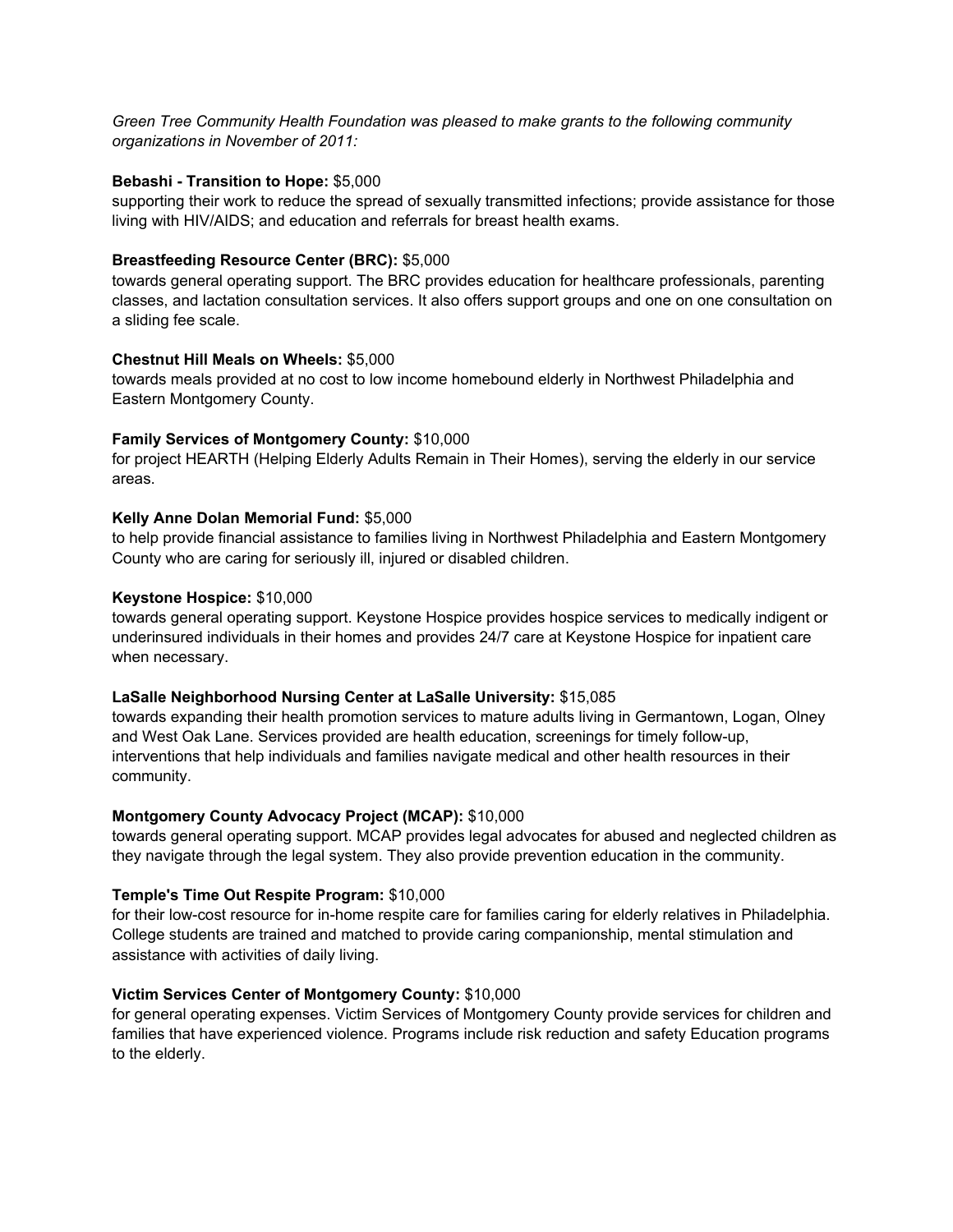*Green Tree Community Health Foundation was pleased to make grants to the following community organizations in August of 2011:*

#### **Chestnut Hill Center for Enrichment:** \$2,500

to provide scholarship funds for needy older adults to enroll in activities at the center.

#### **Children's Crisis Treatment Center:** \$5,000

towards their family support program benefiting children with moderate to severe behavioral and emotional problems.

## **Chipping Hill Micro Farms:** \$7,500

for general operating support for their programs at both Wyck Gardens and North Light Community Center, providing the children with an opportunity to learn to grow fruits and vegetables using heated boxes year round.

## **Delaware Valley Community Health, Inc.:** \$12,500

to support their Norristown Regional Health Center, providing medical care and supportive services.

## **Dragonfly Forest:** \$2,500

for Nursing and Medical staff salaries at the overnight camp provided free of charge for children that have chronic medical conditions.

## **Face to Face:** \$12,500

to support their Health Center that provides nursing care, health education, foot care, HIV testing/counseling, complementary wellness modalities and social service referrals.

#### **Foundations, Inc.:** \$4,000

for their Seeds for Learning-Beyond the Farm program at Martin Luther King High School. Providing healthy eating education initiatives for the community and students.

#### **KenCrest Centers:** \$1,200

for their music therapy program for kids with disabilities that have extended stays in a home located in Chestnut Hill.

#### **Northwest Philadelphia Interfaith Hospitality Network (NPIHN):** \$7,500

towards a full-time social worker, part-time parenting educator for weekly workshops, education and career counselor for teens and to help expand the part-time therapist position.

#### **St. Catherine Laboure Medical Clinic:** \$20,000

for general operating for their clinic that provides primary care for uninsured and under-insured.

# **Students Run Philly Style:** \$7,500

to support their program that helps to combat childhood obesity pairing adult mentors with at-risk youth for physical training sessions for 9 months, 8 road races, summer cross-training, all with healthy eating instruction, culminating with the Philadelphia Marathon in the fall.

#### **Won Community Services Center:** \$2,000

towards their English as a Second Language program and for social services primarily for non-English speaking Korean families.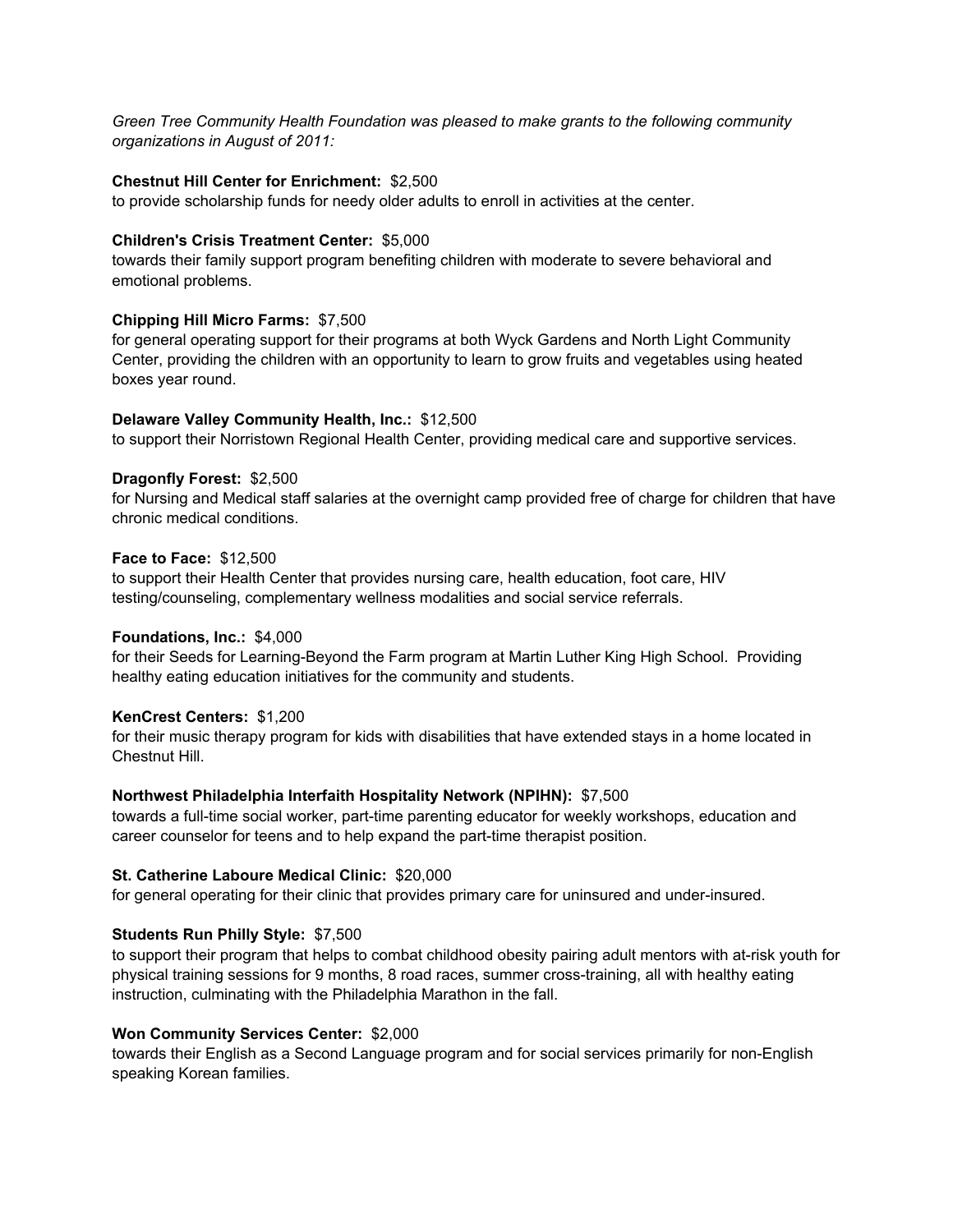*Green Tree Community Health Foundation was pleased to make grants to the following community organizations in May of 2011:*

#### **Anti-Violence Partnership of Philadelphia (AVP):** \$10,000

to implement the Student Anti-Violence Education (SAVE) program in three Kindergarten – 8<sup>th</sup> grade schools in Northwest Philadelphia.

#### **Community Legal Services:** \$10,000

to support their Aging and Disabilities Unit for low-income elderly, providing legal assistance to gain/retain medical coverage, long term care services and/or benefits.

#### **Legal Aid of Southeastern Pennsylvania (LASP):** \$5,000

for general operating support. LASP provides services to the elderly through casework and free support services in the Norristown area.

#### **North Light Community Center:** \$15,000

for general operating support. North Light Community Center supports the welfare of the community including social, educational and athletic development of the youth.

#### **Philadelphia Children's Alliance:** \$10,000

for general operating support. Philadelphia Children's Alliance provides services for child abuse victims by conducting forensic interviews, support services and collaboration with other agencies to streamline the process and start the recovery early.

#### **Playworks Education Energized (Playworks):** \$15,000

for general operating support. Playworks provides programs to help improve the health and well-being of children by increasing the opportunities for physical activity by leveraging recess for learning while attacking childhood obesity.

#### **Ralston Center: \$12,500 for their "My Way" project.**

The "My Way" project provides seniors in Germantown and Mt. Airy access to affordable general contracting services to help maintain the safety of their homes at a low cost. These services are provided to low income seniors who do not qualify for entitlements.

#### **Supportive Older Women's Network (SOWN):** \$10,000

to support groups, case management, counseling and educational programs for older women in Northwest Philadelphia.

*Green Tree Community Health Foundation was pleased to make grants to the following community organizations in February of 2011:*

**Center for Advocacy for the Rights and Interests of the Elderly (CARIE):** \$10,000

to support their CARIE Line. The CARIE Line is a hotline for the frail elderly and their caregivers.

#### **Center in the Park :** \$30,000

for general operating support for services for more than 80 classes and other programs serving the elderly in Northwest Philadelphia.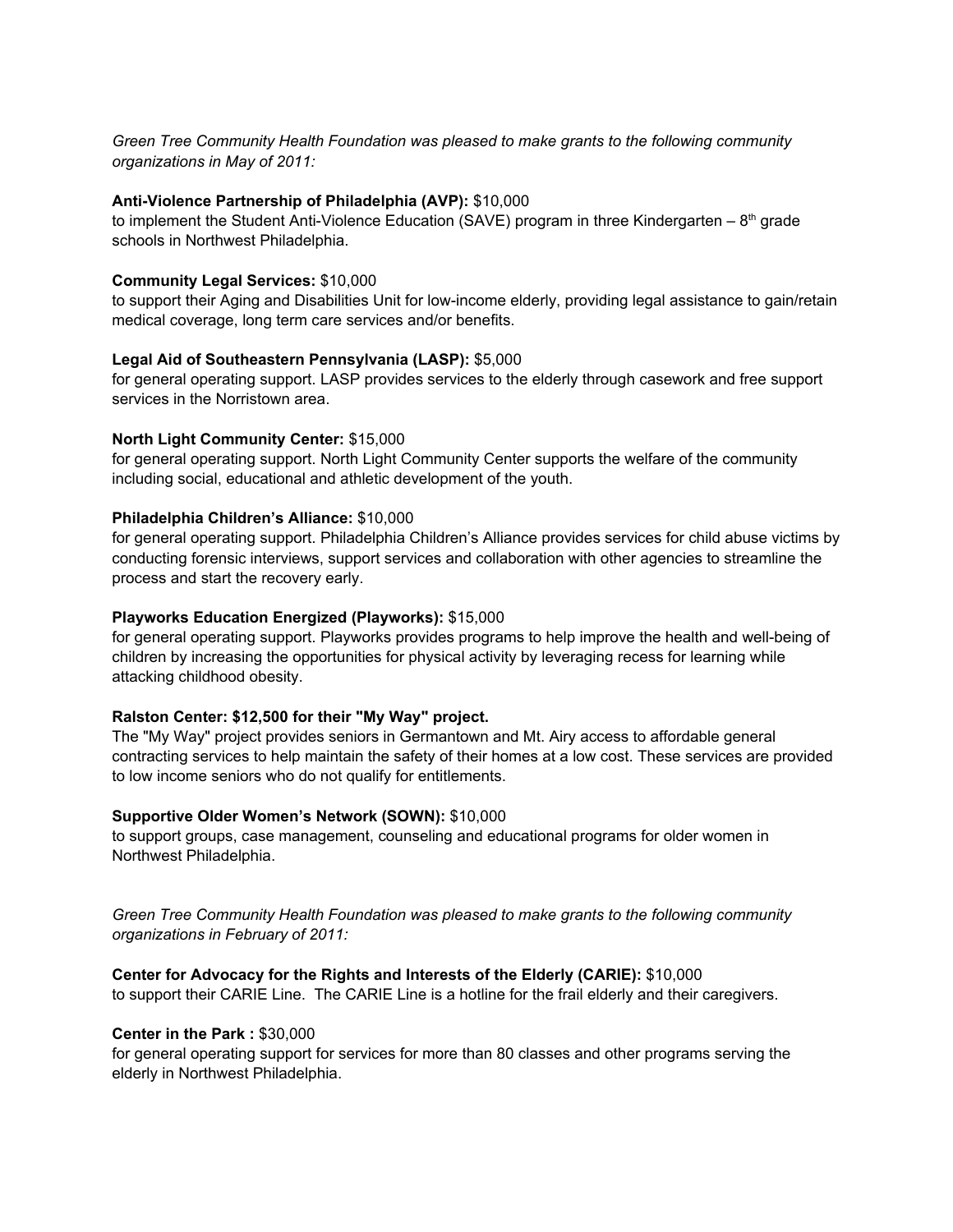#### **DePaul USA:** \$5,000

for their housing program for homeless men, 20-50 years old. Case management is also provided to get these individuals integrated back into society.

#### **Laurel House:** \$7,500

to help offer a full range of supportive services, advocacy, community education, professional education, and housing for victims of abuse. Individuals and group counseling are provided for all women and children at Laurel House.

#### **Metropolitan Area Neighborhood Nutrition Alliance (MANNA):** \$10,000

to help support costs of home delivered meals and nutrition support services to individuals and families in need.

#### **Mission Kids:** \$2,500

for general operating support for services to child abuse victims and their families.

#### **Penn Asian Senior Services (PASSi):** \$5,000

toward training and helping to provide culturally compatible home health aides to the frail elderly Asian community living in our service area.

#### **Retired and Senior Volunteer Program of Montgomery County (RSVP):** \$5,000

to support for their Eldercare Services, providing volunteers for home visits to the elderly in Montgomery County.

#### **Visiting Nurse Association Community Services (VNA):** \$33,000

to provide primary health care services in Montgomery County to at-risk children who are uninsured or under-insured.

#### **The Wyck Association:** \$2,000

for general operating support for their various urban farming programs, providing nutrition education to the Northwest Philadelphia community.

# **Grants Made in 2010**

*Green Tree Community Health Foundation was pleased to make grants to the following community organizations in November of 2010:*

#### **Breastfeeding Resource Center (BRC):** \$15,000

for general operating expenses, providing lactation consulting to under/uninsured women.

#### **Family Services of Montgomery County:** \$15,000

for their HEARTH program, serving frail elderly, to recruit more volunteers and have a dedicated staff member for the program.

#### **Gearing Up:** \$5,000

for the expansion of their bike program for recovering women in Northwest Philadelphia.

#### **Healthy NewsWorks:** \$15,000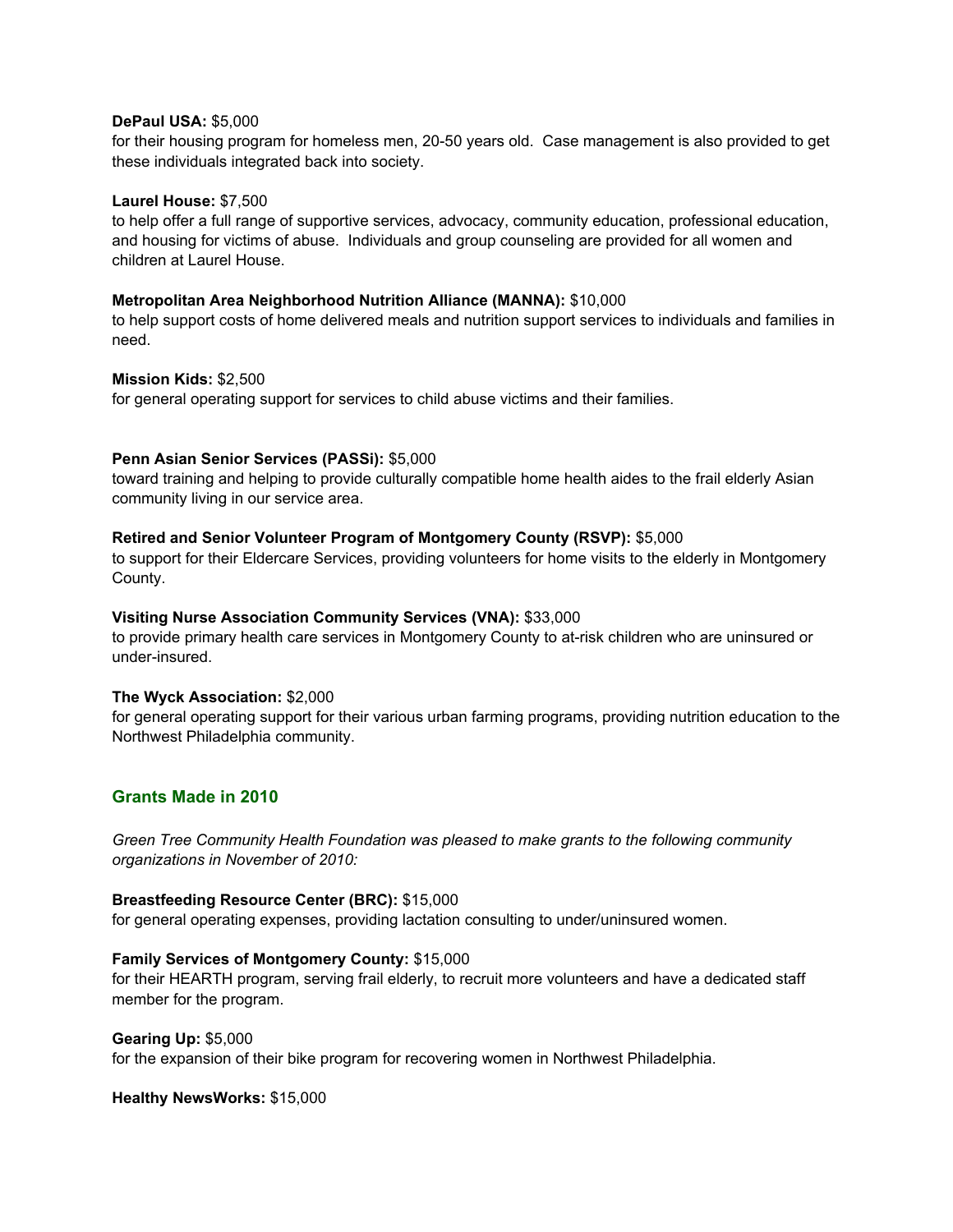for Healthy NewsWorks, formerly known as Healthy Times, that empowers student journalists in the Conshohocken and Norristown School Districts, encouraging health education and literacy, advances school health efforts, and serves as a rich source of reading enrichment.

#### **Keystone Hospice:** \$15,000

towards providing hospice care for individuals that are medically indigent.

## **Maternity Care Coalition (MCC):** \$25,000

towards funding of their MOMobile in the Northwest Philadelphia and Norristown sites. The MOMobile assists pregnant women and new moms in connecting with health care, services, education and other resources within their community.

# **Public Citizens for Children and Youth (PCCY):** \$15,000

to support general operating expenses for research for advocacy of children's issues throughout the Foundation's service area within Northwest Philadelphia.

*Green Tree Community Health Foundation was pleased to make grants to the following community organizations in September of 2010:*

## **BCS YES! Youth Empowered to Succeed:** \$5,000

to support their program for at-risk youth residents to take an interest in a healthier lifestyle by providing access to education about nutrition, health and wellness in addition to fitness memberships.

#### **Best Buddies International:** \$2,500

to provide the Chapter, held at Plymouth-Whitemarsh High School, the opportunity to develop one-to-one friendships among students with intellectual and developmental disabilities.

#### **Journey's Way:** \$15,000

for services to assist older adults to remain safe and independent in their homes and community and to prevent isolation.

**Presby's Inspired Life at Interfaith House in Germantown:** \$6,240 to fund their seniorcize fitness instructor.

#### **Squash Smarts:** \$5,000

to provide mentoring through academic tutoring and squash instruction five days per week, recruit volunteer tutors and squash instructors, provide individual attention and one-on-one mentoring. Squash Smarts works with schools, parents and students to get the kids through middle and high school and into college.

# **Temple's Time Out Respite Program:** \$15,000

for their low-cost resource for in-home respite care for families caring for elderly relatives in Philadelphia. College students are trained and matched to provide caring companionship, mental stimulation and assistance with activities of daily living.

# **Victim Services Center of Montgomery County, Inc.:** \$10,000

to support general operating. Programs serve children, families and the elderly who have experienced violence. Educational programs are also provided to all age ranges with the emphasis on risk-reduction and safety.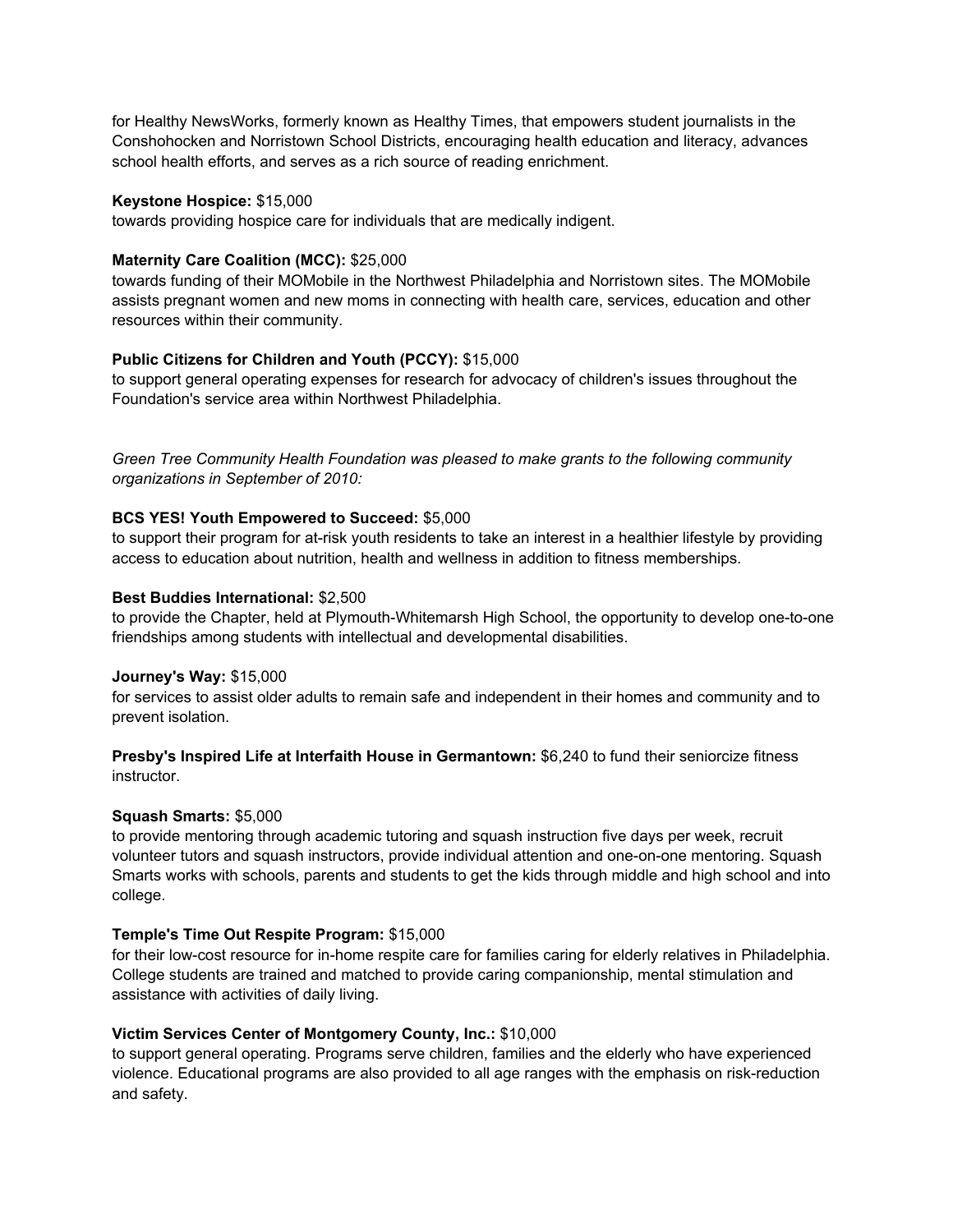## **Women of Faith & Hope:** \$15,000

to support breast cancer educational programs for African American women through their Parish Nurses program.

*Green Tree Community Health Foundation was pleased to make grants to the following community organizations in July of 2010:*

#### **St. Catherine Laboure Medical Clinic:** \$32,525

to support general operating expenses. St. Catherine Laboure Medical Clinic, a clinic that serves the uninsured, is located in Germantown.

*Green Tree Community Health Foundation was pleased to make grants to the following community organizations in May of 2010:*

## **After School Activities Partnerships (ASAP):** \$5,000

to support local clubs in Northwest Philadelphia. Serving approximately 200 kids with an emphasis on physical activity and exercise.

## **Aid for Friends:** \$3,750

for general operating support. Aid for Friends provides food to the elderly. In addition, while delivering and visiting they assess needs within the house that pose dangers.

#### **Cradles to Crayons:** \$7,500

to support their expansion efforts to meet the increasing demand for services and general operating support. Cradles to Crayons service more than 23,000 children in the Philadelphia region.

#### **Foundations, Inc.:** \$15,000

to support the Seeds for Learning program at Martin Luther King High School to teach them about healthy foods, planting, growing, cooking, etc…It also involves the community in events in which students cook for the community members while learning more about health foods and healthy choices.

#### **Inter-Faith Housing Alliance:** \$20,000

to support general operating. Inter-Faith Housing Alliance serves the homeless, and does homeless prevention by providing life skills on jobs, savings, food assistance and more.

#### **North Light Community Center:** \$15,000

to support general operating expenses. North Light promotes the welfare of the youth within the community, providing social, educational and athletic development resources after school.

# **Northwest Philadelphia Interfaith Hospitality Network (NPIHN):** \$20,000

to support the continuation of a full time social worker, employ a part-time parenting educator and employ a counselor to provide education and career counseling for teens. NPIHN works with homeless families, providing support and resources to get them back on their feet.

#### **Philadelphia Society of the Preservation of Landmarks:** \$2,500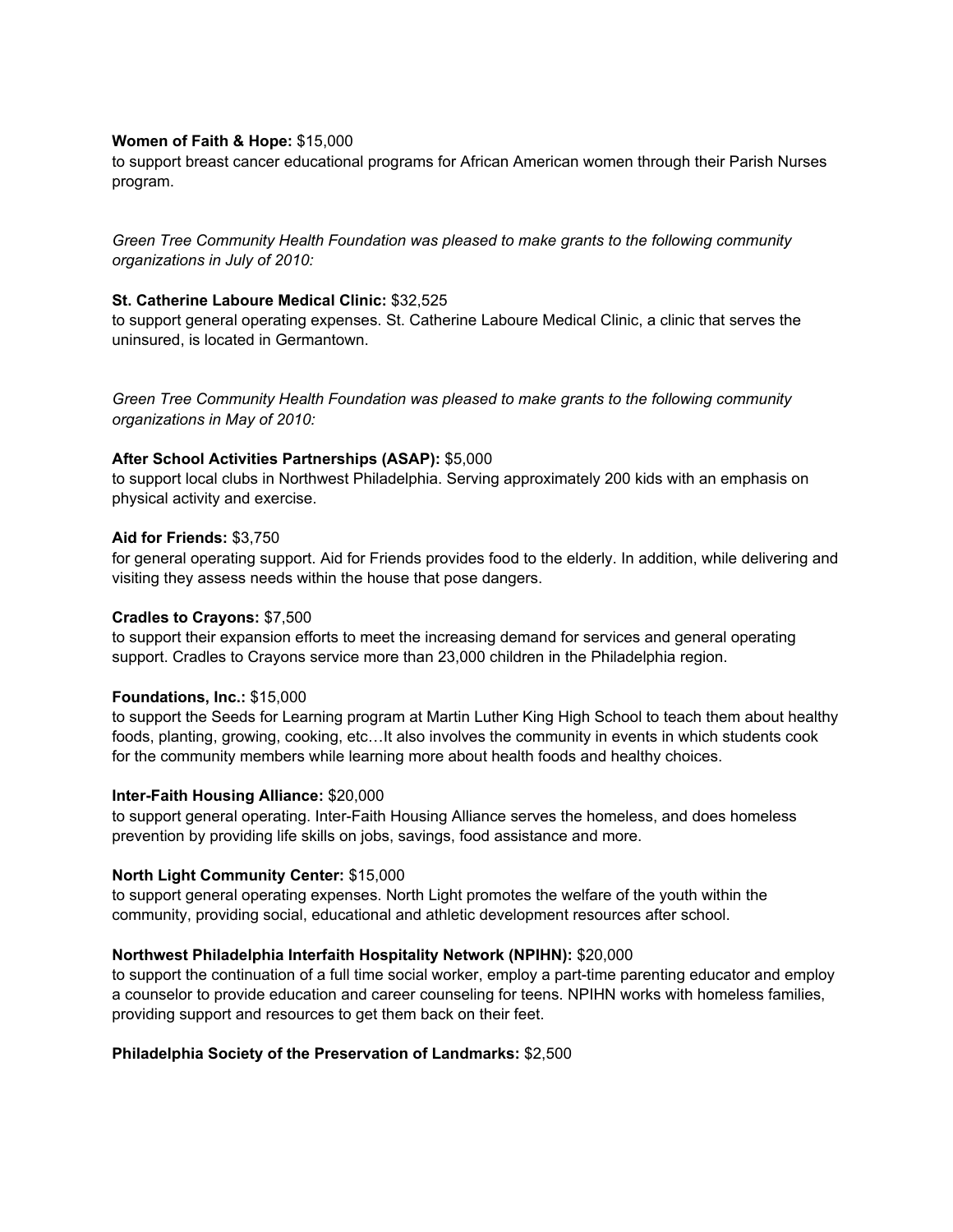to support the Grumblethorpe School partnership program, serving a low-income neighborhood in Germantown. The program, You are What you Eat, will be implemented throughout the year through a series of events that will integrate multiple horticultural and science lessons throughout the school year.

## **Smith Memorial Playground and Playhouse, Inc.:** \$2,000

to support general operating expenses so that Smith Memorial Playground and Playhouse can continue to provide a free or low-fee safe, creative and fun environment for children ages 1-10 years to play and exercise.

## **Won Community Service Center:** \$2,500

to support Won's program that provides education, counseling and social work for non-English speaking Asian-Americans in partnership with communities and schools. Benefits from this program are also realized within the medical field through translation.

*Green Tree Community Health Foundation was pleased to make grants to the following community organizations in February 2010:*

## **Depaul USA:** \$10,000

in support of their residency program which provides an opportunity for up to 25 homeless men to live independently, to find a job/s, to reunite with family and to rebuild their health. Three meals a day are provided, seven days a week as services for recovery from addictions. Health promotion and education are also provided to residents throughout their stay.

## **Face to Face:** \$20,000

to support general operating expenses for their Health Center which serves the un-and under-insured and under-served community of Germantown. Face to Face provides education, nursing and podiatry care and links clients with health and social services, including primary healthcare.

# **Kardon Institute for Arts Therapy:** \$5,000

to support its Safe Expressions program, held at Carson Valley School in Flourtown. Safe Expressions enables youth to express themselves through music, art and dance movement.

# **Legal Aid of Southeastern Pennsylvania (LASP):** \$15,000

to support legal services to low-income and vulnerable older adults.

# **Norristown Area School District Education Foundation (NASD Education Foundation):** \$6,000

to support a project for rebuilding a playground at the Whitehall Elementary School. The playground will be accessible not only to students at the school, but to the community as well. Monies for this grant came from a fundraising event in Norristown--Rabbit Years--featuring the art of Chestnut Hill artist, Anna Bell Loeb. To learn more about NASD Education Foundation, click here.

#### **Penn Asian Senior Services, Inc. (PASSi):** \$20,000

to support their Southeastern Asian Senior Home Health Project which facilitates the utilization and delivery of needed home-care services among frail low-income Asian American seniors in Montgomery County.

# **Philadelphia Children's Alliance:** \$10,000

to support the salary of a forensic child specialist. Philadelphia Children's Alliance represents children in a variety of child abuse cases.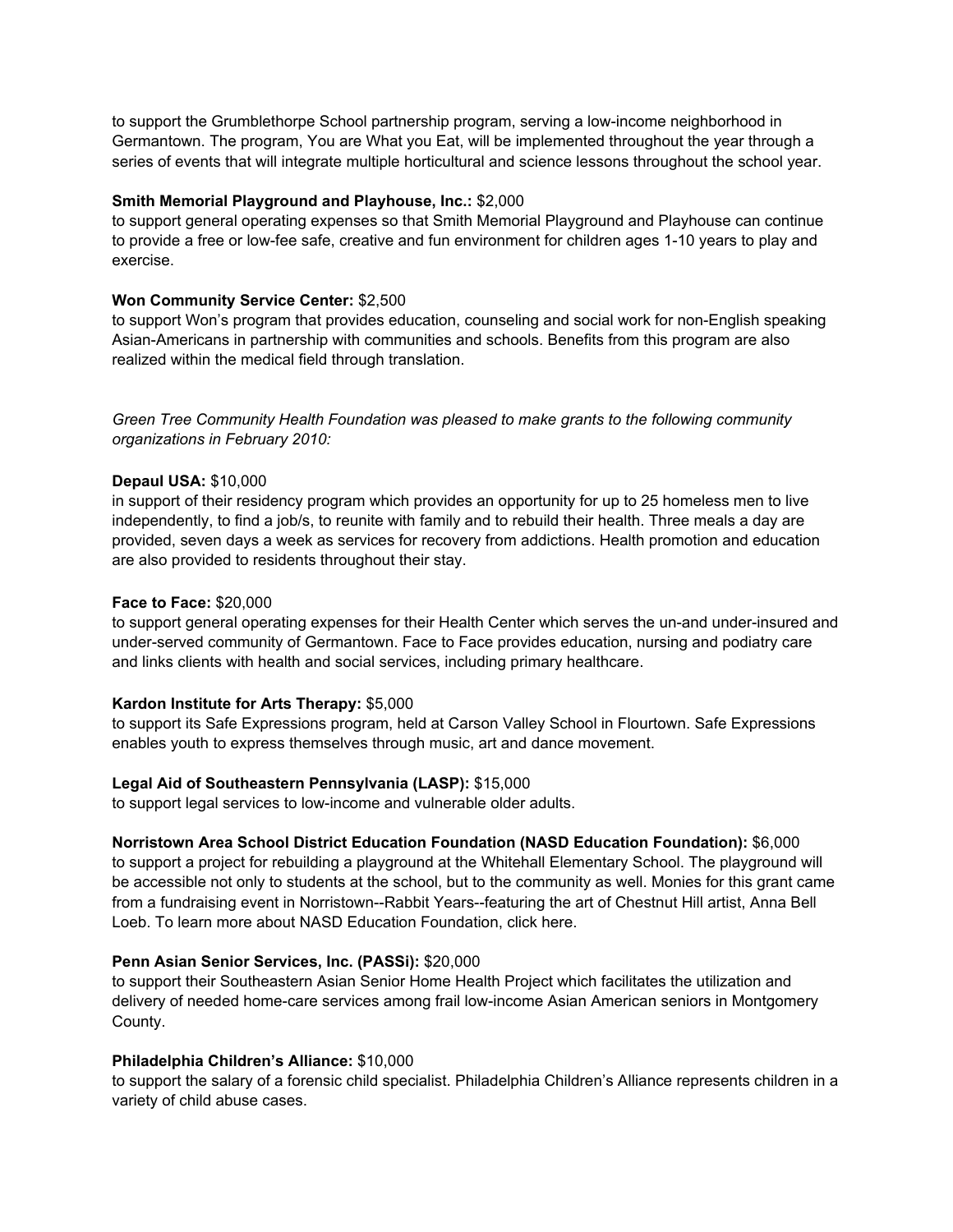## **Retired Senior Volunteer Program of Montgomery County (RSVP):** \$10,000

to support programs under their Eldercare Services. RSVP recruits older volunteers to help the frail elderly in their activities of daily living. It also offers volunteer training on health insurance to help advise seniors of what their health and pharmacy benefits are.

#### **Supportive Older Women's Network (SOWN):** \$20,000

to support services to older isolated women, some of whom are sole guardians to their grandchildren, through support groups. SOWN's goal is to decrease isolation and depression, provide support, and identify resources for these women.

## **Visiting Nurse Association Community Services (VNA):** \$47,500

to support services providing at-risk children the opportunity to have disease prevention, health promotion, follow-up and parenting education services. VNA provides uninsured and under-insured children in Montgomery County with consistent quality primary care services in its nurse-managed centers.

# **Grants Made in 2009**

*Green Tree Community Health Foundation was pleased to make grants to the following community organizations in November of 2009:*

## **Anti-Violence Partnership of Philadelphia (AVP):** \$15,000

to support the SAVE (Student Anti-Violence Education) Program incorporating it into the SELF programs – SAVE Extended Learning Format, available in the High School settings.

#### **Awbury Arboretum:** \$7,500

to support services to teach and motivate adults and children within Germantown, West Oak Lane and Mt. Airy to adopt healthy lifestyles, good nutrition and regular physical activity through their healthy programs.

#### **The Birth Center:** \$5,000

to support general operating for uninsured women in their out-of-hospital birthing center which specializes in holistic midwifery.

#### **Breastfeeding Resource Center (BRC):** \$15,000

to support services to the under and un-insured families for access to board certified lactation consultants offering breastfeeding services to families in the Philadelphia area.

#### **Center for Advocacy for the Rights & Interests of the Elderly (CARIE):** \$15,000

to support a free telephone and on-site information and counseling service that is relied upon by older adults, their families and other caregivers, and professionals in the aging, healthcare, and law enforcement fields.

#### **Episcopal Community Services (ECS):** \$5,000

to support services helping to keep low-income, elderly people of Northwest Philadelphia to sustain their independence and remain safely in the comfort of their own homes.

#### **Maternal Wellness Center:** \$10,000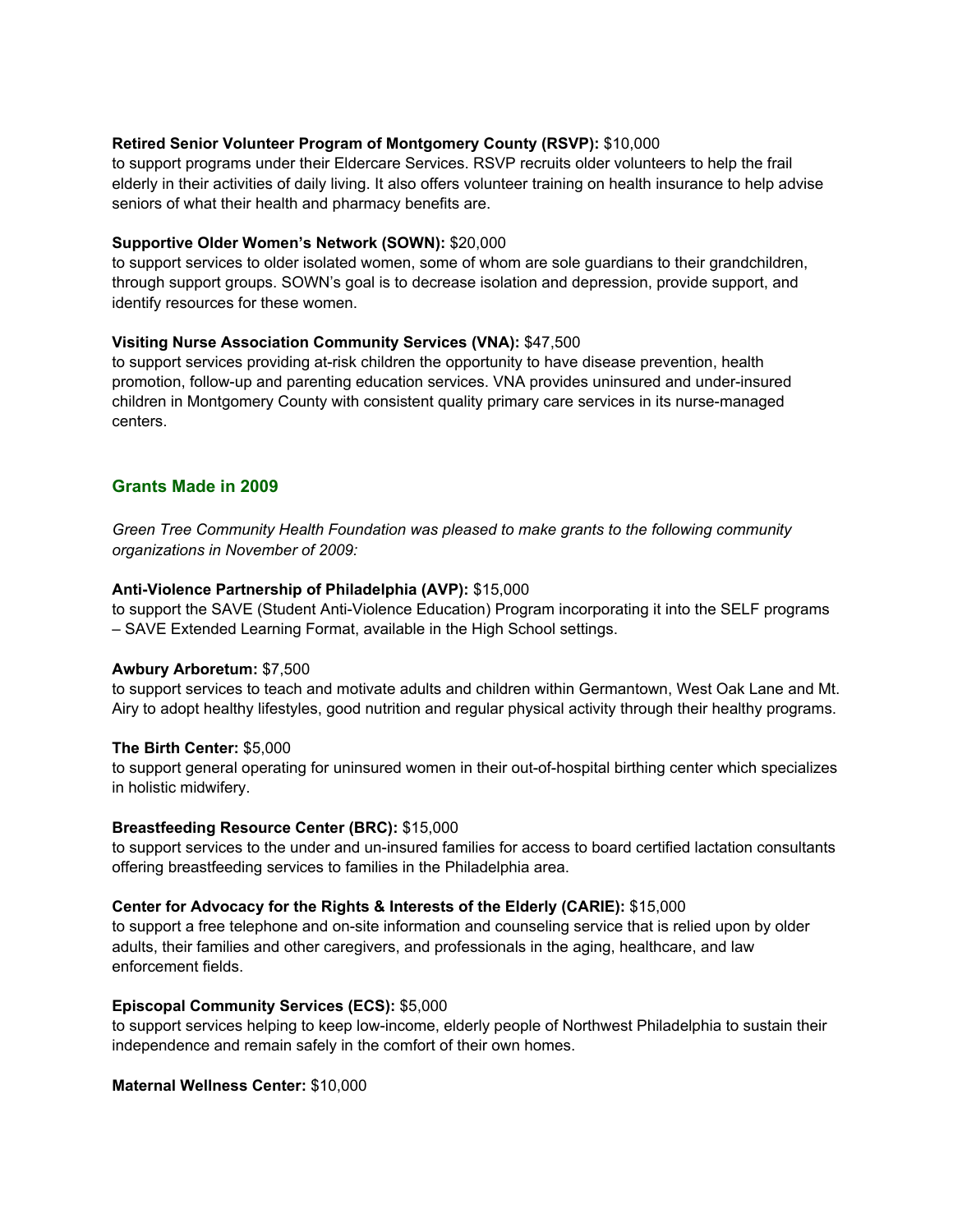to support services that help providing the Healthy Moms Initiative to their newly founded priority service area of low-income women and teens.

#### **Maternity Care Coalition:** \$20,000

to support the MoMobile services in Northwest Philadelphia, Norristown and Bridgeport. The MoMobile assists pregnant and new moms in connecting with health care, services, education and other resources within their community.

## **Public Citizens for Children and Youth (PCCY):** \$5,000

to support a survey on the healthcare needs of immigrant children.

## **The Wyck Association:** \$7,500

to support educational farming programs that encompass and teach healthy habits and good choices for children and families of the community.

*Green Tree Community Health Foundation was pleased to make grants to the following community organizations in August of 2009:*

## **Burn Foundation:** \$2,000

for burn education/safety for elderly living in Northwest Philadelphia in their homes, senior centers, apartment buildings, etc.

## **Community Legal Services:** \$10,000

to support services to 100 low-income, elderly individuals within the Foundation's 30-zip code service area through Community Legal Services' Aging & Disabilities Justice Project that helps the elderly secure benefit programs that provide income/subsidies as well as assist them in securing medical care (Medicare/Medicaid/personal insurance) and medical equipment (if needed) to help them stay in their homes.

#### **Gearing Up.:** \$7,000

to support general operating expenses. Gearing up provides adults through their recovery from incarceration with skills & equipment needed to safely ride a bike for exercise, transportation, personal growth as well as a possible job training experience. This also takes on the role of obesity, prevention and solutions.

#### **HealthLink Medical Center:** \$5,000

to support general operating expenses for volunteer-staffed, free medical and dental for working individuals/families without insurance. Requirements are that patients live in Bucks or Montgomery County and earn less than 200% of the federal poverty level.

# **Mercy Neighborhood Ministries:** \$10,000

to support general operating expenses. Mercy Neighborhood Ministries provides an Adult Day Care in the Tioga community that also provides services for individuals with special needs. Their programs are safe, secure and promote independent living.

#### **St. Catherine Laboure Medical Clinic:** \$35,500

to support general operating expenses. St. Catherine Laboure Medical Clinic, a clinic that serves the uninsured, is located in Germantown.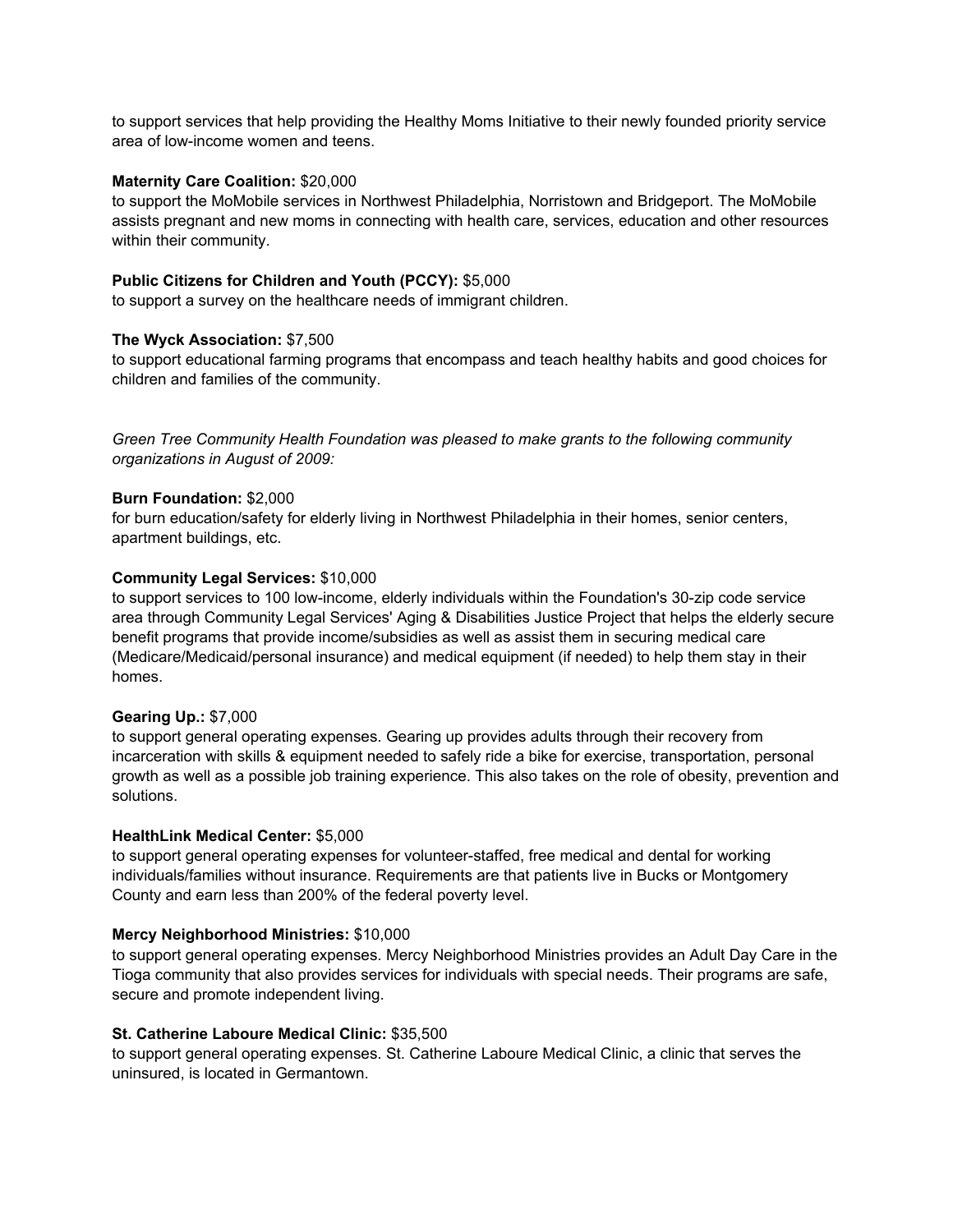## **Temple Time Out Program:** \$15,000

to support the Time Out Program that provides respite services to caregivers of the frail and infirm elderly. This is an intergenerational program that also promotes continued living in-home and community.

*Green Tree Community Health Foundation was pleased to make grants to the following community organizations in May of 2009:*

#### **BCS YES! Youth Empowered to Succeed:** \$5,000

for the Health, Nutrition and Fitness Program of the School House Lane Group Home for Girls.

#### **Best Buddies International:** \$1,000

to support their chapter at Plymouth Whitemarsh High School Providing friendship for children with and without disabilities.

#### **Foundations, Inc.:** \$10,000

to expand Seeds for Learning-Beyond the Farm program at Martin Luther King High School. The current program includes an on-site farm, farm stand and marketplace program. The additional programs will add a Community Lunch summer program and Food for Thought nutrition workshops.

#### **Inter-Faith Housing Alliance:** \$10,000

to support their transitional housing, homeless shelter, Food cupboard, hotline and hope garden, a two year transitional housing opportunity. Inter-Faith Housing Alliance meets the needs of homeless and near homeless families as they are assisted in becoming permanently self-sufficient through the continuum of comprehensive care.

#### **Northwest Philadelphia Interfaith Hospitality Network (NPIHN):** \$17,000

to further support the strengthening of NPIHN's Life Skills Education Initiative by continuing their full-time social worker and a full-time position for a therapist who will provide family therapeutic services to women, children and teens served in the shelter and post-shelter.

#### **Smith Memorial Playground & Playhouse:** \$2,000

for general operating support.

#### **Tabor Children's Services:** \$10,000

to improve and expand their Supervised Independent Living program. A program that targets youth ages 16-20 in Philadelphia approaching emancipation. They provide a parenting program that helps cover nutrition, post-partum depression, positive child development and discipline techniques, in addition to many other services. Their goal is to enhance the parenting knowledge and skills of the clients, teach them about healthy pregnancies, health babies and how to maintain physical and mental postpartum health. Although they angle the proposal from a parenting education perspective, they do state the majority of the funding will go to provide assistance with educational needs for the clients enrolled in educational or vocational programs.

*Green Tree Community Health Foundation was pleased to make grants to the following community organizations in February of 2009:*

#### **First United Methodist Church of Germantown (FUMCOG):** \$15,000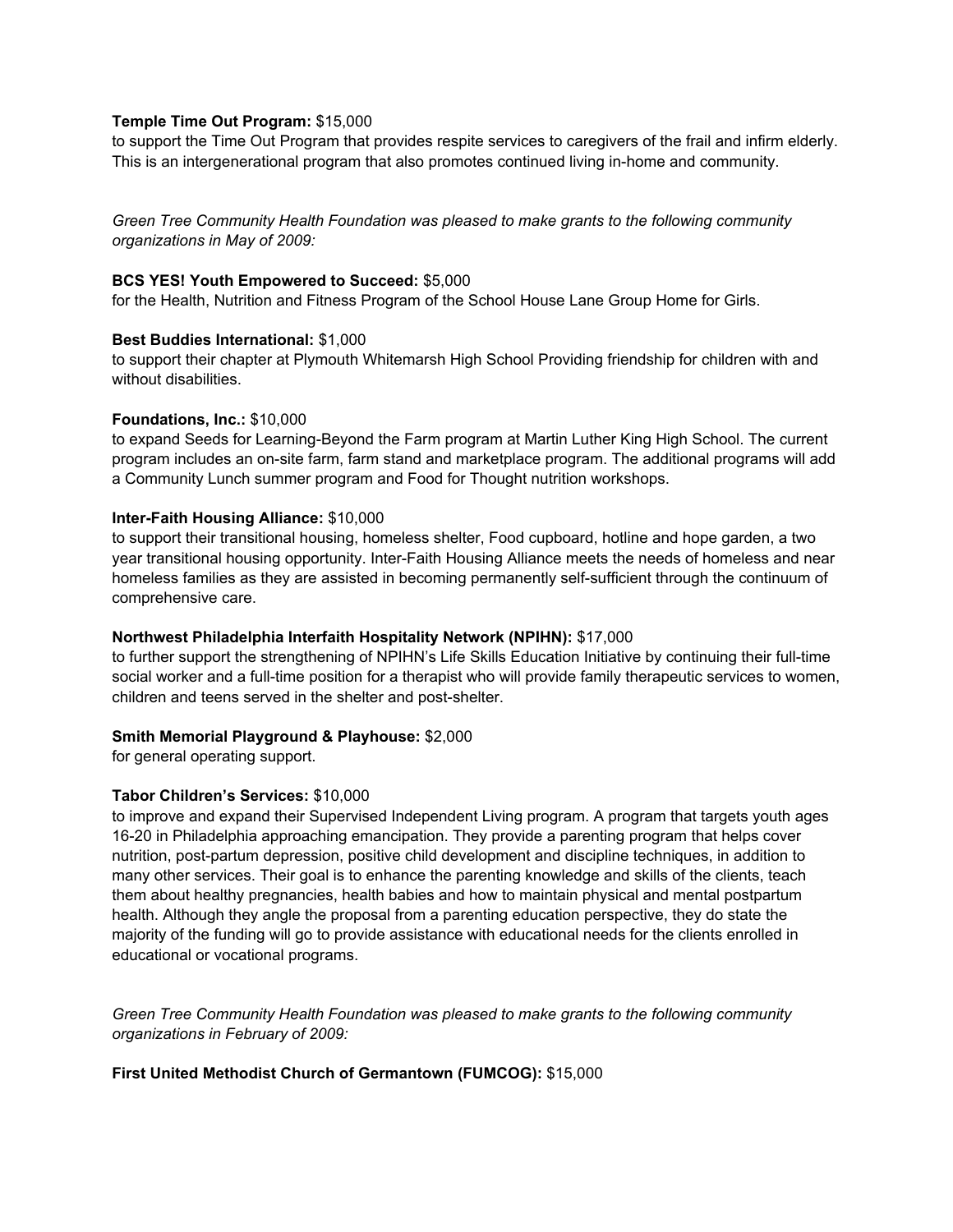to support their general operating expenses for the After School Program for students of Germantown High School.

#### **Journey's Way:** \$10,000

to support their Volunteer and Outreach project. This project addresses the aging in place phenomenon in the community through the effective use of volunteer support and outreach. This program helps to prevent isolation, maintains homes and improves home safety. Services provided to families include, but aren't limited to, linking them to exiting services and offering ongoing support.

#### **Keystone Hospice:** \$15,000

to support their Hospice Care services. Services would be provided to elderly patients, 65 years and older, who do not have available caregivers and who, upon verification, have neither insurance nor personal means to afford hospice services.

#### **Visiting Nurse Association Community Services, Inc. (VNA):** \$47,500

to support their general operating expenses for the Children's Health Centers of VNA-Community Services, Inc.

#### **Women of Faith and Hope:** \$15,000

to support their Parish and School Nurse Program that would reach more African American women living in Northwest Philadelphia and support them if they are at risk or living with breast cancer.

## **Grants Made in 2008**

*Green Tree Community Health Foundation was pleased to make grants to the following community organizations in November of 2008:*

#### **Episcopal Community Services (ECS):** \$10,000

to support their effort in helping low-income elderly stay in their home with independence and safety within the Northwest Philadelphia area.

#### **The Food Trust:** \$10,000

to improve elementary school children's health and literacy through student-written Healthy Times newspapers in 5 schools, 4 of which were in Norristown and Jenks School in Chestnut Hill.

#### **Kardon Institute for Arts Therapy:** \$5,000

to support their Safe Expressions program at Carson Valley Children's Aid School. Safe Expressions objective is to provide music, art and dance/movement therapy to at-risk youth.

#### **Legal Aid of Southeastern PA:** \$10,000

to support general operating expenses used towards supporting its work in Eastern Montgomery County with frail and vulnerable older adults.

#### **Penn Asian Senior Services, Inc. (PASSi):** \$20,000

to provide in-home health services to 90 frail elderly Asian seniors through linguistically appropriate care givers.

#### **Supportive Older Women's Network (SOWN):** \$10,000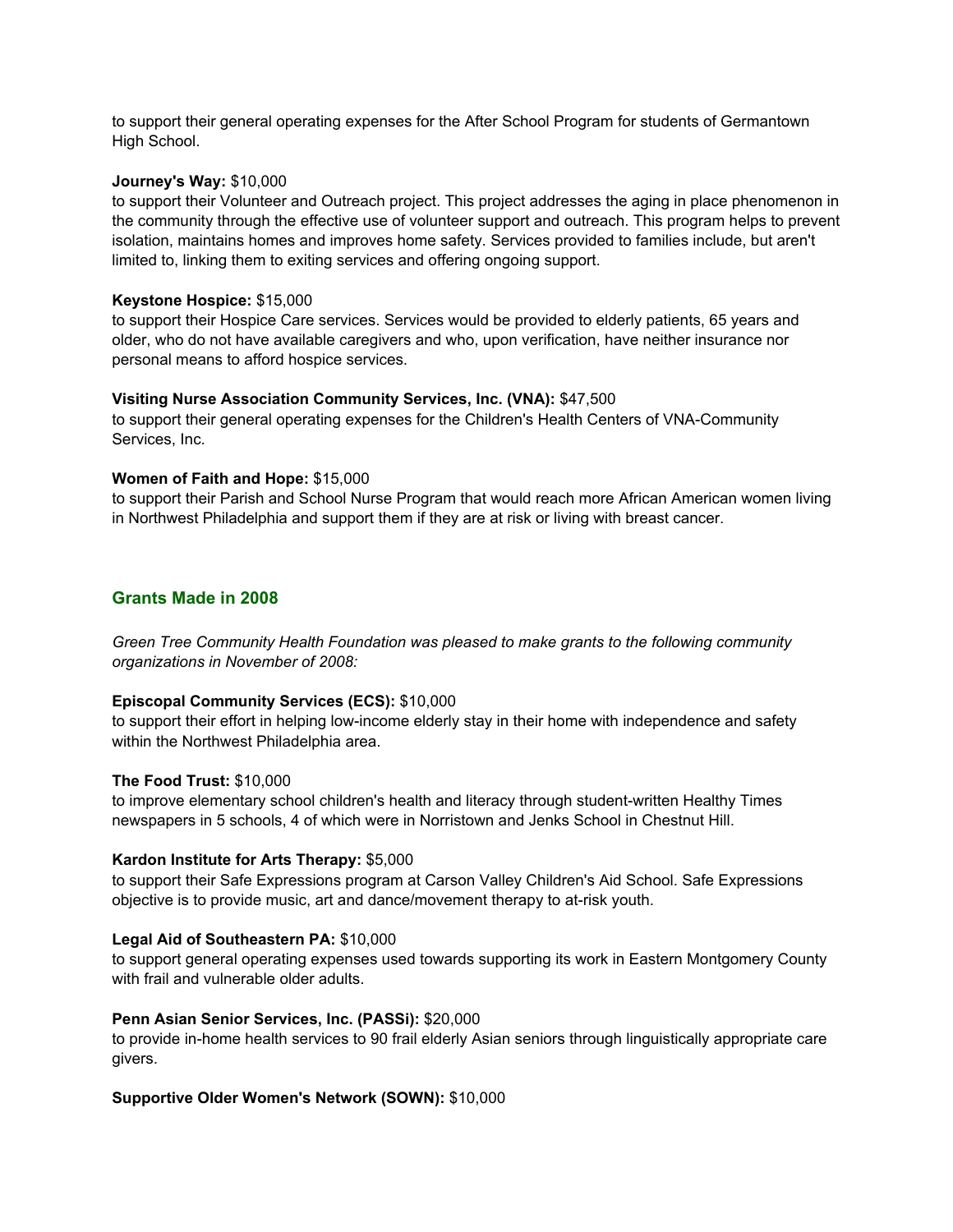to support their services for older isolated women to help improve the quality of life to continuing to live independently in their own homes.

#### **Retired Seniors Volunteer Program of Montgomery County (RSVP):** \$15,000

to sustain and enhances RSVP services; Eldercare, Help on Call; Apprise; Response; VITA in Eastern Montgomery County.

*Green Tree Community Health Foundation was pleased to make grants to the following community organizations in August of 2008:*

**Aid for friends:** \$7,500 to sustain the Quick-serve meal programs to the inner city.

#### **Awbury Arboretum Association:** \$30,000

to support healthy programs that will teach and motivate adults and children within Germantown, West Oak Lane and Mt. Airy to adopt healthy lifestyles, good nutrition and regular physical activity.

#### **Breastfeeding Resource Center:** \$15,000

for general operating support for its promotion and support of breastfeeding in northwest Philadelphia and eastern Montgomery County.

#### **Center for Advocacy for Rights & Interests of the Elderly (CARIE):** \$20,000

to support their free telephone and on-site information and counseling service that is relied upon by older adults, their families and other caregivers, and professionals in the aging, healthcare, and law enforcement fields.

#### **Crossing the Finish Line:** \$10,000

to provide support towards general operating expenses to help provide young adult cancer patients and their families a respite excursion.

#### **Dragonfly Forest, Inc:** \$7,500

to support the medical elements for approximately 100 children and to take the camp program (Dragonfly Away) to hospitals and rehab centers.

#### **Mercy Neighborhood Ministries of Philadelphia, Inc.:** \$10,000

to support the Mercy Neighborhood Ministries Adult Day Care Program.

#### **Metropolitan Area Neighborhood Nutrition Alliance (MANNA):** \$15,000

to support MANNA's home delivered meals and nutrition support services to individuals and families in Northwest Philadelphia and Eastern Montgomery County who are at acute nutritional risk from a life-threatening illness including Cancer, HIV/AIDS, Heart Disease, Diabetes and others.

#### **Philadelphia Children's Alliance:** \$10,000

to support programs and services for sexually abused children.

#### **Philadelphia Outward Bound Center:** \$7,500

to provide unique transformational programs for disadvantaged and at risk 7th and 8th grade students from the Shawmont School in Roxborough.

#### **Philadelphia Senior Center, Inc.:** \$10,000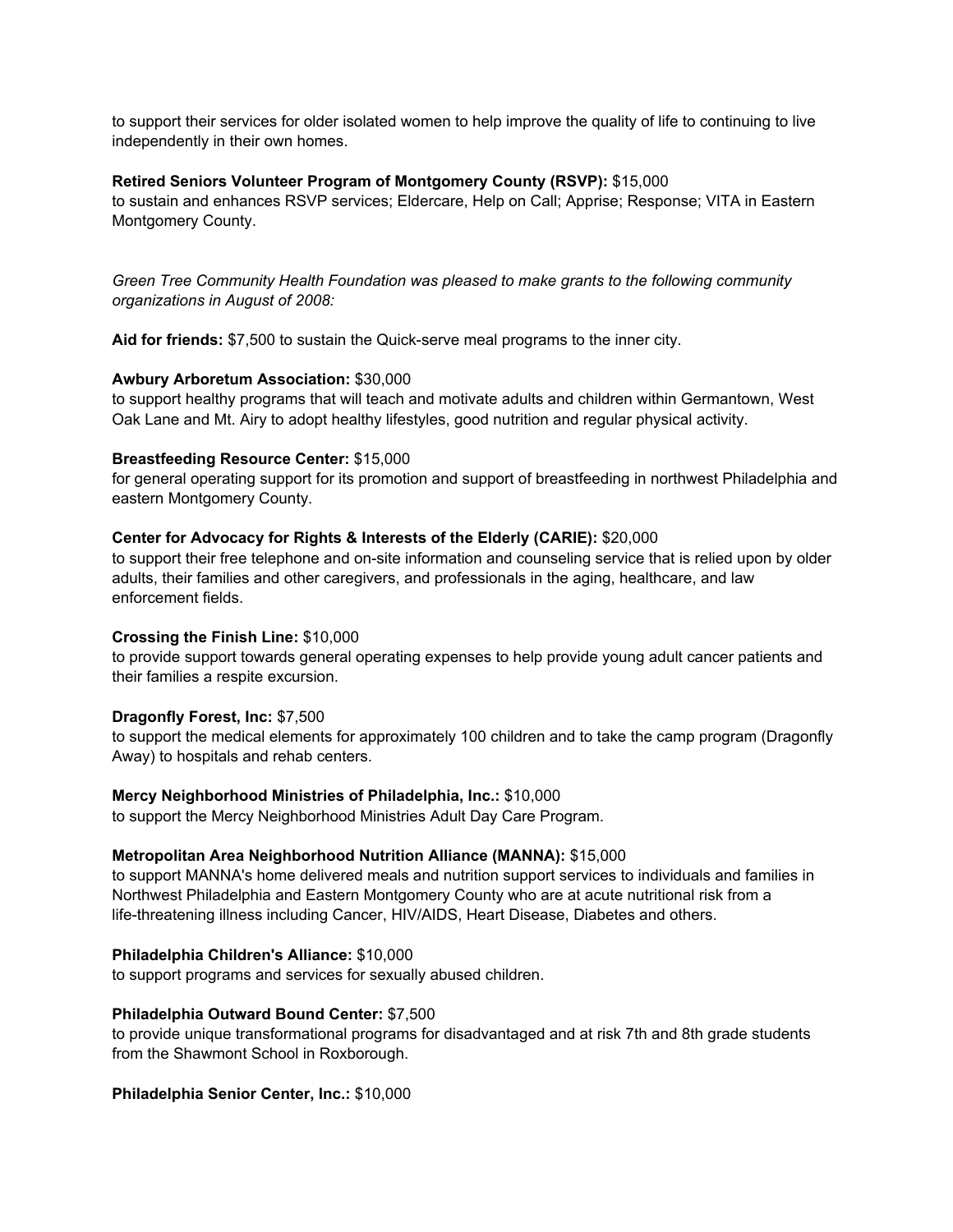to support the Tioga Senior Center which enables older adults to have their basic needs met and lead healthy, fulfilling lives.

#### **St. Catherine LaBoure Medical Clinic:** \$47,250

for general operating support to provide a free, dignified and quality primary care clinic in Germantown serving the uninsured.

#### **Time Out Respite Program at Temple University:** \$20,000

to support their student volunteer program to go into the homes of chronically ill seniors who are living with and dependent on constant care from their families and provide periods of respite for the family.

*Green Tree Community Health Foundation was pleased to make grants to the following community organizations in April of 2008:*

**Albert Einstein Healthcare Network:** \$30,000 to support the West Oak Lane NORC (naturally occurring retirement community).

#### **Community Legal Services:** \$25,000

to support Northwest Philadelphia seniors retain access to medical coverage and remain in their homes.

#### **Face to Face:** \$25,000

to support a health center in East Germantown providing nursing care, alternative healing modalities and social services.

#### **Inter-faith Housing Alliance:** \$20,000

general operating support for a homeless continuum and prevention services including, Hope Garden, an eight-unit, transitional housing, and apartment building.

#### **Little Brothers—Friends of the Elderly:** \$43,750

through a three year grant supporting outreach to the homebound elderly in Northwest Philadelphia.

#### **Maternity Care Coalition:** \$25,000

to develop a Northwest Philadelphia MOMobile to assist pregnant and new moms to connect with health care, services, education and other community resources.

#### **Northwest Philadelphia Interfaith Hospitality Network:** \$30,000

for a full-time social worker to support the needs of homeless guests and post-shelter families.

*Green Tree Community Health Foundation was pleased to make grants to the following community organizations in January of 2008:*

#### **Anti-Violence Partnership of Philadelphia:** \$15,000

for the Student Anti-Violence Education (SAVE) training program for middle school students.

#### **BCS Yes! (formerly Baptist Children's Services):** \$20,000

for the Health, Nutrition and Fitness Program of the School House Lane Group Home for Girls.

#### **Chestnut Hill Meals on Wheels:** \$3,000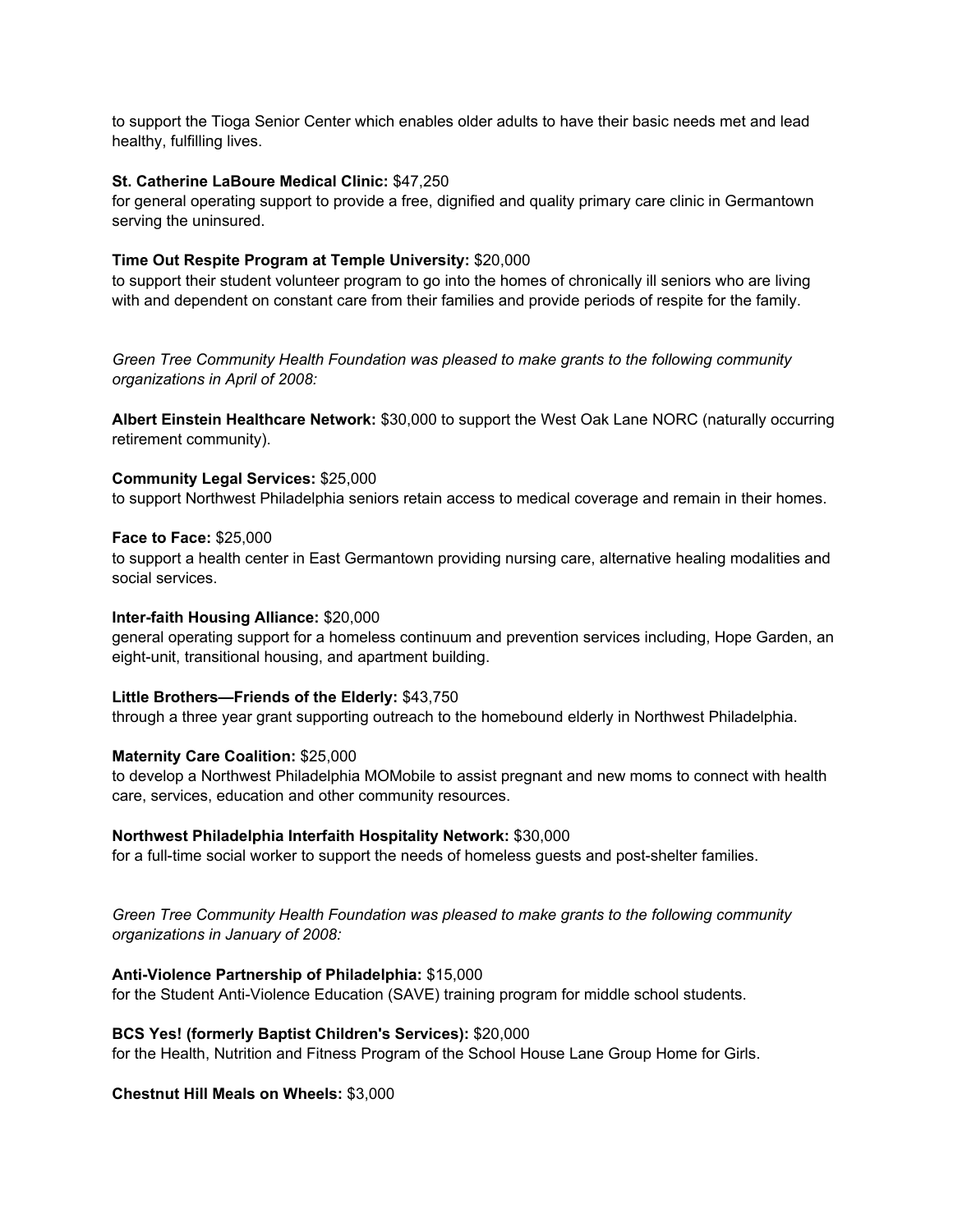for general operating support.

# **First United Methodist Church of Germantown (FUMCOG):** \$15,000

for an after school program for Germantown High School students.

# **Journey's Way (formerly Intercommunity Action, Inc. or Interac):** \$37,670

to cover volunteer personnel salaries for aging programs.

# **KenCrest Centers:** \$3,689

to provide communication training to low-income families with young children who have autism spectrum disorder.

# **Maternal Wellness Center:** \$5,000

for general operating support and \$5,000 for scholarships for low-income women or parents.

# **Philadelphia Flying Phoenix-Healthy Dragons Program:** \$8,500

for equipment to start the Northwest Philadelphia Middle School Dragon Boat Association to develop a model obesity prevention program that focuses on healthy lifestyle choices, academics, self-esteem, teamwork and conflict resolution. Schools involved in the collaboration are the Lingelbach and Henry public schools, Wissahickon Charter School and the private William Penn Charter School.

# **Public Citizens for Children and Youth (PCCY or formerly Philadelphia Citizens for Children and Youth):** \$25,000

to increase public awareness, issue briefing papers and build support for actions to increase the number of safe, opportunities for children to play and exercise, identify parenting programs for at-risk families and increase children's access to behavioral health supports in communities and schools.

# **Roxborough Family YMCA:** \$13,600

for a two-panel, interactive Sports Wall for the youth fitness program and healthy dinners for low-income families enrolled in the Body Rox program to prevent childhood obesity.

# **Smith Memorial Playground and Playhouse:** \$10,000

for general operating support.

# **Support Center for Child Advocates:** \$35,000

through a three year grant for access and treatment to behavioral health services for child victims of abuse and neglect.

# **Tabor Children's Services, Inc.:** \$10,331.34

to expand the Supervised Independent Living Program for Philadelphia youth approaching the age of emancipation.

# **VNA-Community Services, Inc. (Visiting Nurse Association):** \$50,000

for primary health care and health education to at-risk children and their caregivers in Montgomery County.

# **Grants made in 2007**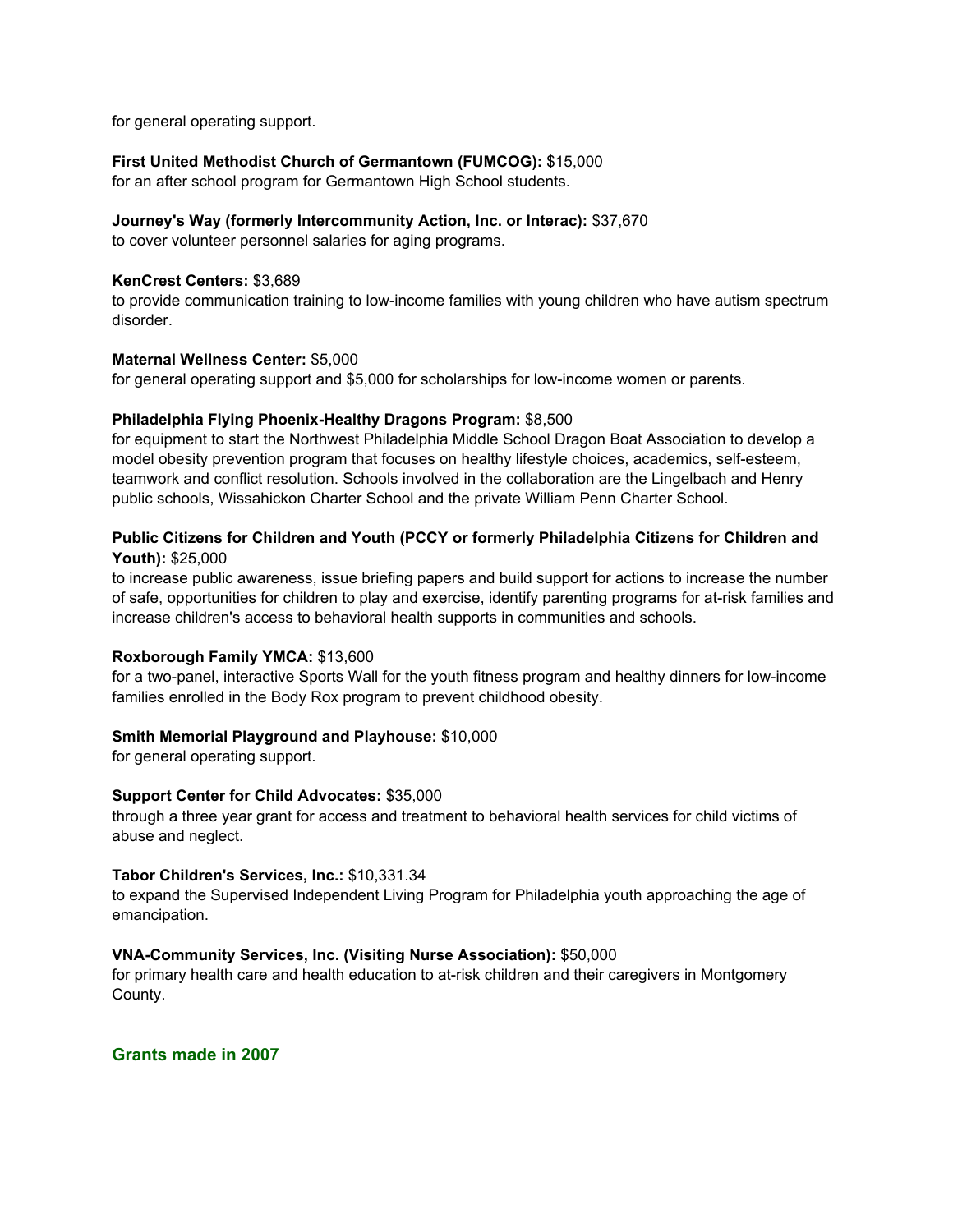*Green Tree Community Health Foundation was pleased to make grants to the following community organizations in November of 2007:*

#### **Keystone Hospice:** \$35,000

for indigent care for residents in the Foundation's service area.

#### **Retired and Senior Volunteer Program (RSVP):** \$20,000

to support elder care services programs.

*Green Tree Community Health Foundation was pleased to make grants to the following community organizations in August and October of 2007:*

#### **BREAKFREE Youth Design:** \$5,000

to support a design, sewing and entrepreneurship classroom and after-school programs for at-risk youth in Philadelphia.

#### **Build-a-Bridge:** \$10,000

to develop curriculum for caregivers in transitional housing to gain skills to improve the welfare of vulnerable children through parenting education. Additionally, the Foundation will provide the services of its parenting educator to assist.

#### **Cradles to Crayons:** \$25,000

to support a warehouse program of collecting/recycling gently-used and donated garments and other items for distribution to children who are homeless and living in poverty.

#### **Episcopal Community Services (ECS):** \$15,000

to help low-income, frail elderly persons in Northwest Philadelphia to sustain their independence and remain safely in the comfort and dignity of their own homes.

#### **Family Services of Montgomery County:** \$110,000

through a three year grant to provide in-home mental health counseling and other support services to homebound frail elderly persons.

#### **The Food Trust:** \$35,000

to improve elementary school children's health and literacy through student-written Healthy Times newspapers.

#### **JEVS Human Services (Formerly Jewish Employment and Vocational Services):** \$20,000

a year for three years for home abatement and adaptation for homebound elderly.

#### **Jewish Family and Children's Services of Greater Philadelphia (JFCS):** \$10,000

to support NORC (naturally occurring retirement community) programming to assist elderly adults age with dignity and safety in the comfort of their own homes and in the communities of Elkins Park, Jenkintown and Cheltenham.

#### **Kardon Institute for Arts Therapy:** \$10,000

to provide music, art and dance/movement therapy to at-risk youth.

#### **Legal Aid Society of Southeastern Pennsylvania (LASP):** \$15,000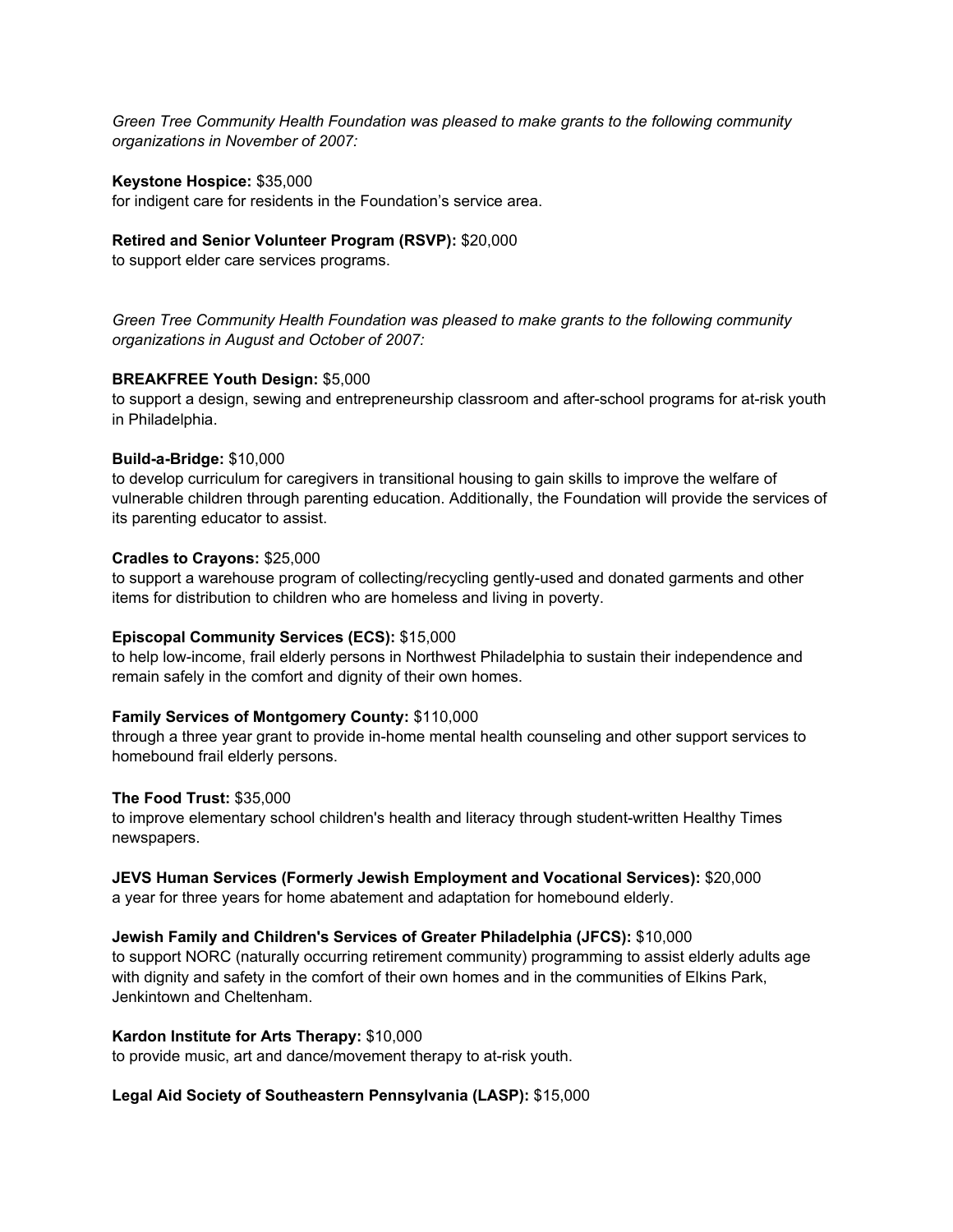to support legal work in Eastern Montgomery County with frail and vulnerable older adults.

## **Penn Asian Senior Services (PASSI):** \$30,000

for recruitment and training of Asian-speaking home health aides to support the ailing Asian American seniors who are isolated by language barriers.

## **Pennsylvania Dental Foundation:** \$20,000

for education around fluoridation of Pennsylvania's water supply and the impact on public health.

## **Philadelphia Early Childhood Collaborative:** \$50,000

for pre-school obesity prevention program to fund exercise equipment that can be used in smaller spaces.

## **Temple's Time Out Respite Program:** \$27,000

for their low-cost resource for in-home respite care for families caring for elderly relatives in Philadelphia. College students are trained and matched to provide caring companionship, mental stimulation and assistance with activities of daily living.

## **Women of Faith and Hope:** \$45,000

to support African American women living in Northwest Philadelphia at risk or living with breast cancer.

## **WON Community Services Center (WCSC):** \$5,000

for community service programs targeted to non-English speaking immigrants related to the health and wellness of individuals and families.

*Green Tree Community Health Foundation was pleased to make grants to the following community organizations in July of 2007:*

# **Neighborhood Interfaith Movement (NIM):** \$152,392

for a three-year grant for the creation of the ROAL Program, a resource for older adult living.

# **Pennsylvania School for the Deaf:** \$37,500

to support its early childhood program for hearing children.

*Green Tree Community Health Foundation was pleased to make grants to the following community organizations in June of 2007:*

# **Center for Advocacy for the Rights and Interests of the Elderly (CARIE):** \$20,000

for a free telephone and on-site information and counseling service for older adults.

#### **Center in the Park:** \$87,500

through a three year grant for general operating support. Center in the Park's mission is to promote healthy, positive aging.

**Chestnut Hill Garden District:** \$2,100 in support of the "Walk a Healthy Mile" program.

# **Chestnut Hill Senior Services Center:** \$10,000

for general operating support.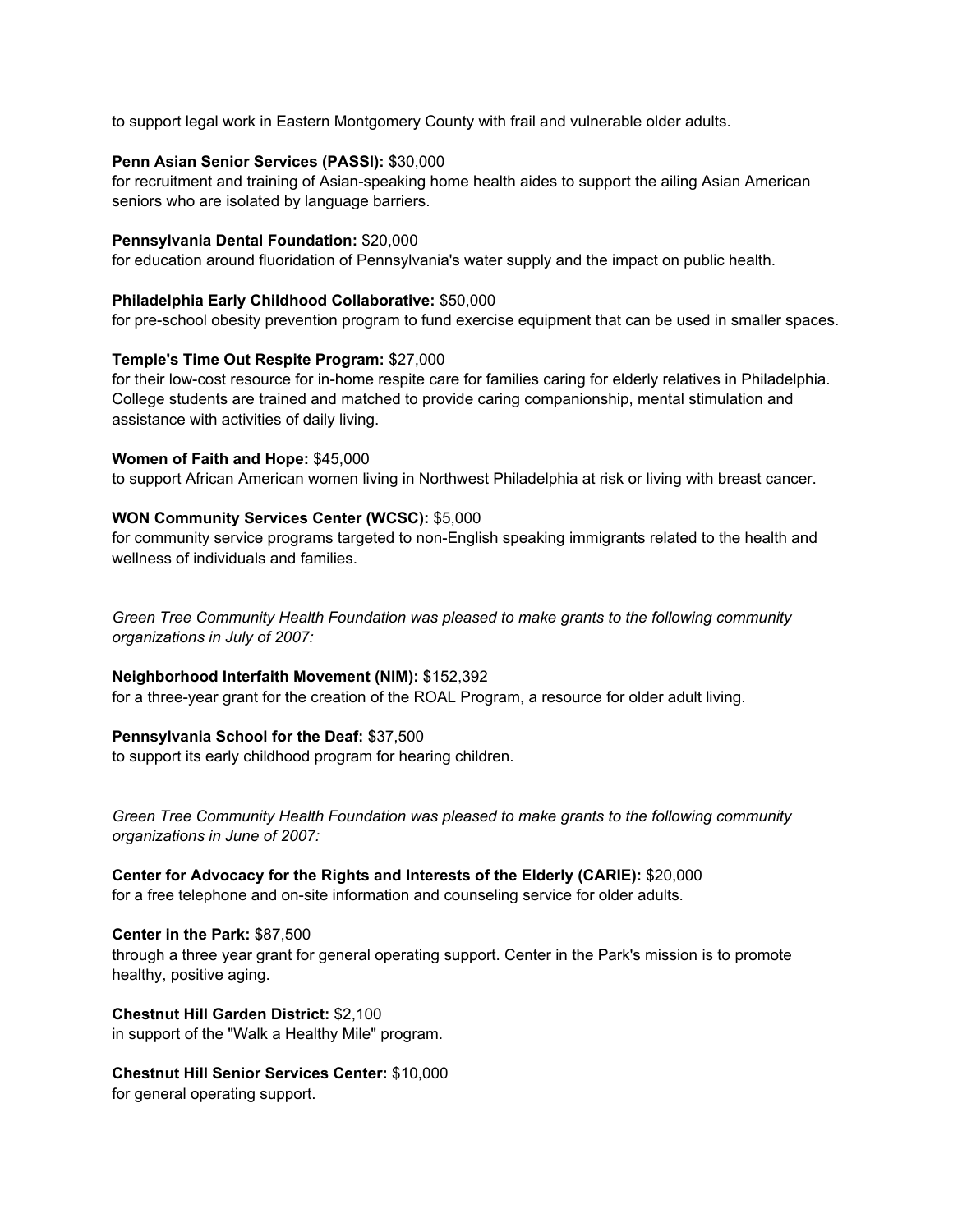## **Child Home & Community:** \$7,200

for prenatal and support groups for adolescent parents at the Maternal Wellness Center in Mt. Airy.

#### **Dragonfly Forest:** \$10,000

for seriously ill children to enjoy overnight camp in an environment designed to meet their physical medical needs.

## **Kelly Anne Dolan Memorial Fund:** \$20,000

to support families dealing with chronically or terminally ill children**.**

# **Liberty Center for Survivors of Torture, a program of Lutheran Children and Family Service of Eastern Pennsylvania:** \$25,000

to fund case management services for victims of torture.

## **MANNA:** \$30,000

to increase services in northwest Philadelphia. MANNA provides meals and other services to HIV positive, as well as AIDS patients.

## **Philadelphia Children's Alliance:** \$33,000

to fund a forensic interviewing specialist to increase access to services for northwest Philadelphia children and non-offending caregivers during sexual abuse investigations.

## **St. Catherine LaBoure Medical Clinic:** \$50,000

for general operating support for a free clinic in Germantown serving the uninsured.

*Green Tree Community Health Foundation was pleased to make grants to the following community organizations in February of 2007:*

# **Awbury Arboretum Association:** \$30,000

for an afterschool program for Germantown area children who participate in planting gardens, learning about nutrition, and harvesting and then cooking vegetables.

#### **Dignity Housing:** \$25,000

for a support program for family reinforcement for the homeless in Germantown.

#### **First United Methodist Church of Germantown (FUMCOG):** \$15,000

to support the after-school program for students of Germantown High School.

# **Friends of the Children's Park in Chestnut Hill:** \$5,000

to repair playground equipment, and another \$5,000 challenge grant for lead paint removal on the Jenks School Playground.

#### **Health Promotion Council of Southeastern Pennsylvania:** \$50,000

to support their Bodyworks program (obesity prevention) among transitional housing families in Ambler.

# **North Light Community Center:** \$87,500

through a three year grant for general operating purposes for their after-school program in Manayunk.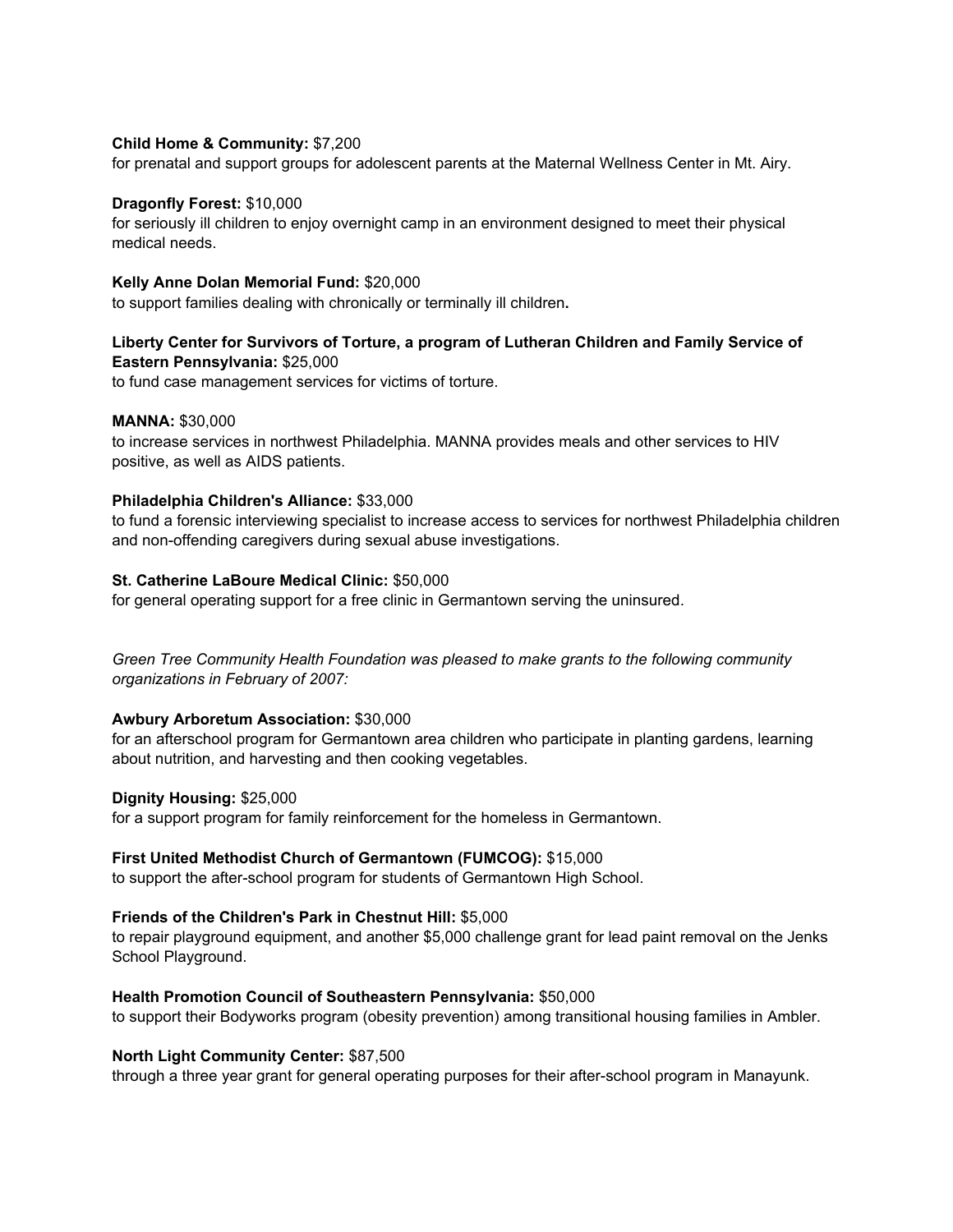#### **Visiting Nurse Association Community Services:** \$50,000

to support immunization and general health efforts among uninsured children.

#### **YMCA of Roxborough:** \$13,900

to purchase a climbing wall for children as part of the Y's program in preventing childhood obesity.

# **Grants made in 2006**

*Green Tree Community Health Foundation was pleased to make grants to the following organizations in December of 2006:*

## **Albert Einstein Healthcare Network:** \$40,000

to develop a Naturally Occurring Retirement Community (NORC) in West Oak Lane.

## **Breastfeeding Resource Center:** \$10,000

for general operating support for its promotion and support of breastfeeding in northwest Philadelphia and eastern Montgomery County.

# **Chestnut Hill Meals on Wheels:** \$10,000

for general operating support.

## **Intercommunity Action, Inc. (Interac):** \$27,047

to recruit staff to manage their volunteer program.

#### **Montgomery County Health Department:** \$5,000

to support their safe child care seat initiative.

*Green Tree Community Health Foundation was pleased to make grants to the following organizations in September of 2006:*

# **Anti-Violence Partnership of Philadelphia:** \$20,404

for its Student Anti-Violence Education (SAVE) training program.

# **The Center for Women's Reproductive Health:** \$20,000

to support its program of counseling for un- and under-insured women suffering from postpartum depression.

# **Little Brothers Friends of the Elderly of Greater Philadelphia:** \$25,000

to support its program of friendly visits to homebound elderly.

# **Northwest Philadelphia Interfaith Hospitality Network (NPHIN):** \$20,000

to support its program of providing temporary housing and counseling support services for the homeless.

#### **Pennsylvania School for the Deaf:** \$50,000

as part of a two-year funding program to support its early childhood program for hearing children.

# **Retired and Senior Volunteer Program (RSVP):** \$20,000

to support its program for elder volunteers supporting elders.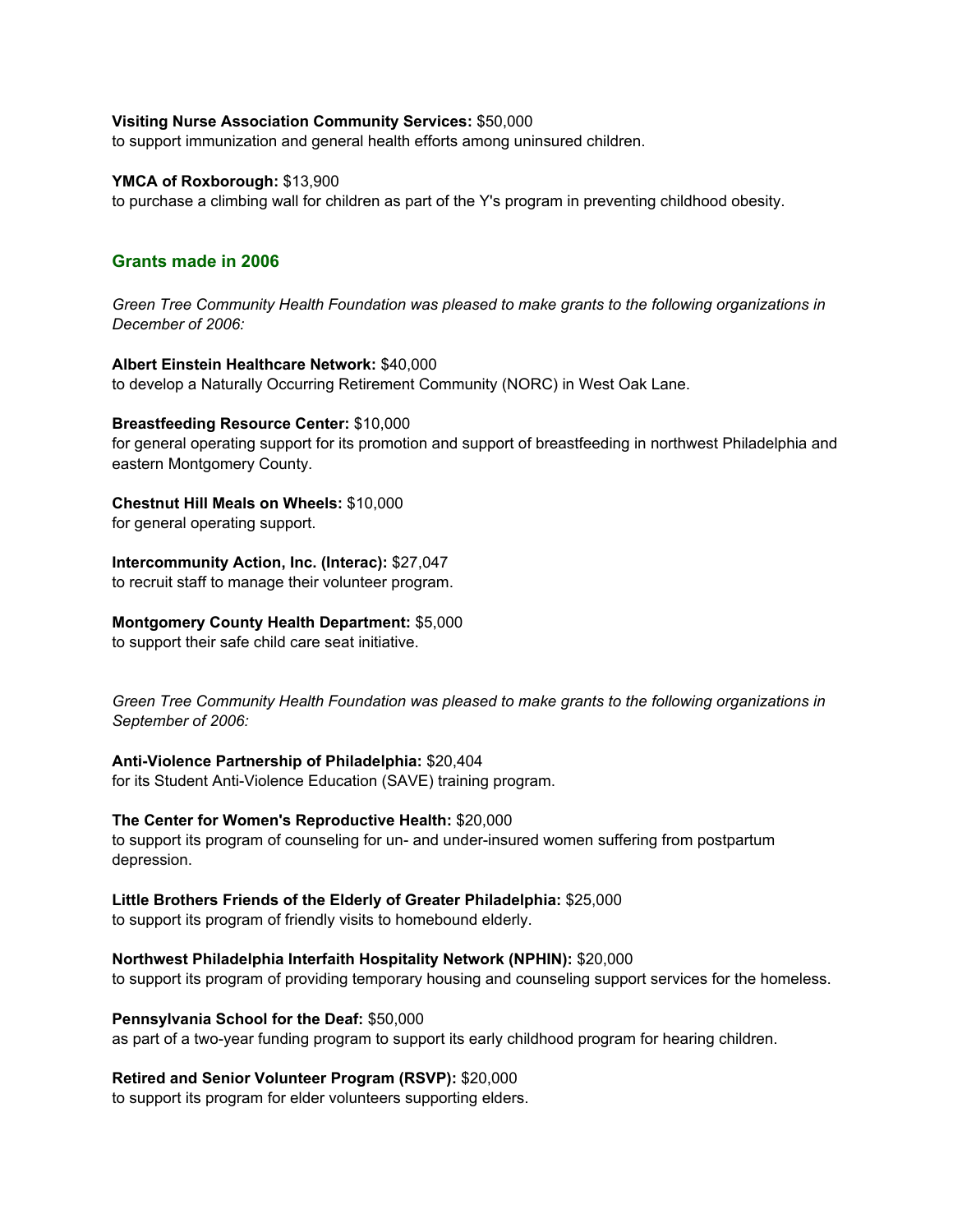## **Young Lives Delaware Valley:** \$10,000

to support its program of supporting teen parents and their children.

*Green Tree Community Health Foundation was pleased to make grants to the following community organizations in June of 2006:*

## **Breakfree:** \$5,000

for nutrition counseling in their teen empowerment workshops.

## **Episcopal Community Services:** \$10,000

to provide home care services to low-income elderly patients in northwest Philadelphia.

# **Family Services of Montgomery County:** \$15,000

to provide in home mental health counseling and other support services to frail homebound seniors in Eastern Montgomery County.

## **Jewish Employment and Vocational Services:** \$17,000

for home abatement and adaptation for homebound elderly in Mount Airy and Germantown.

# **Kardon Institute for Arts Therapy:** \$6,000

to provide music, art, and dance/movement therapy to at-risk youth, ages 10 to 17.

## **Keystone Hospice:** \$40,000

for a passive monitoring program utilizing home placed instruments and web interaction and monitoring for single, elderly, homebound chronically ill patients as well as recent elderly discharges from an inpatient setting.

#### **PresbyHomes & Services:** \$25,000

for the purchase of exercise equipment for the community elderly.

# **Penn Asian Senior Services:** \$30,000

for the recruitment and training of Asian American native speaking home health aides in order to provide home health services to senior Asians living at home who had chronic health conditions and who did not speak English.

# **St. Catherine Laboure Medical Clinic:** \$50,000

for general operating support for a free clinic in Germantown serving the un-insured.

# **Support Center for Child Advocates:** \$35,000

for general operating support specifically geared to advocacy efforts for children in northwest Philadelphia who had serious and chronic medical needs and who are subject to protective proceedings in Family Court.

# **Temple University, Center for Intergeneration Learning:** \$25,000

for a student volunteer program to go into the homes of chronically ill seniors who are living with and dependent on constant care from their families, and provide periods of respite for the family. To learn more about Temple University, Center for Intergeneration Learning, please **c lick here.** Click here for an article on **Temple University's Time Out Respite Program.** • **Unitarian Universalist House:** \$21,153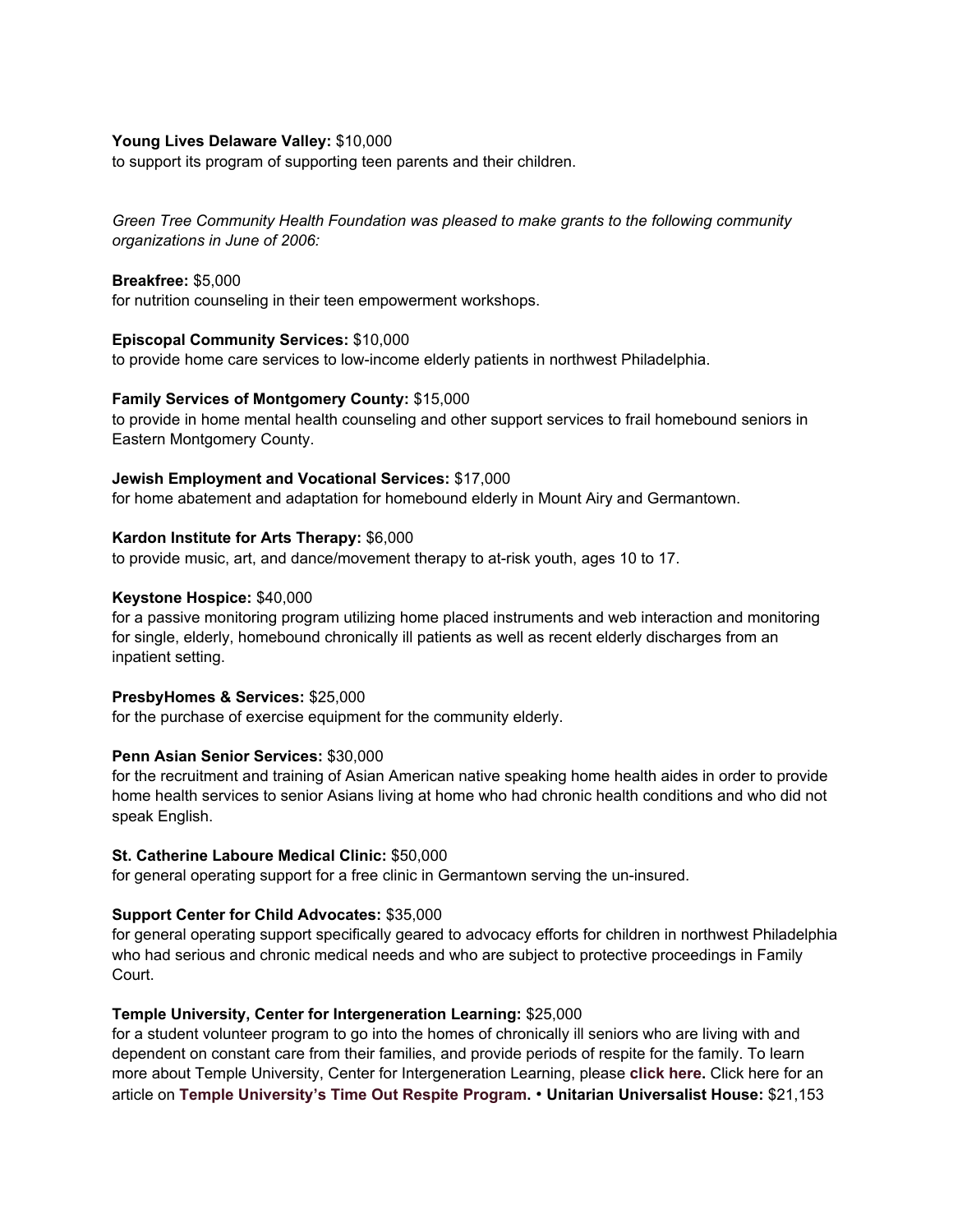for a home-based physical exercise program led by social workers trained in senior exercise for residents of northwest Philadelphia.

*Green Tree Community Health Foundation was pleased to make grants to the following community organizations in March of 2006:*

#### **Aid for Friends:** \$6,580

to home safety abatement (installation of grab bars, bath tub seats, window installation, and more) to client residents in northwest Philadelphia.

#### **Carson Valley School:** \$10,000

to provide a Benefits Bank for low income families to access their entitlements through Medicaid, CHIP. WIC, tax credits, etc.

**Center in the Park:** \$30,000

to provide health and wellness services and screenings to its Germantown population.

## **Chestnut Hill Garden District:** \$5,000

to develop the "Walk a Healthy Mile" program in conjunction with other Chestnut Hill businesses and agencies.

#### **Kelly Anne Dolan Memorial Fund:** \$20,000

to support families dealing with chronically or terminally ill children.

#### **Maternity Care Coalition:** \$15,000

to provide cribs to northwest Philadelphia low income families in an effort to reduce SIDS-related deaths.

#### **North Light Community Center:** \$12,500

to provide support for KidZone after school program for northwest Philadelphia children, providing exercise, nutrition, and social counseling.

#### **Springfield Ambulance Association:** \$645

to provide water and fans for needy elderly community members during the summer months in an effort to prevent heat stroke and related deaths.

#### **YMCA of Roxborough:** \$15,500

to provide exercise equipment and scholarship funds for their childhood obesity prevention program.

#### **Grants made in 2005**

*Green Tree Community Health Foundation was pleased to make grants to the following community organizations in December of 2005:*

**Chestnut Hill Meals on Wheels:** \$2500 to assist with the cost of meals.

**Chestnut Hill Senior Center:** \$10,000 to further outreach efforts.